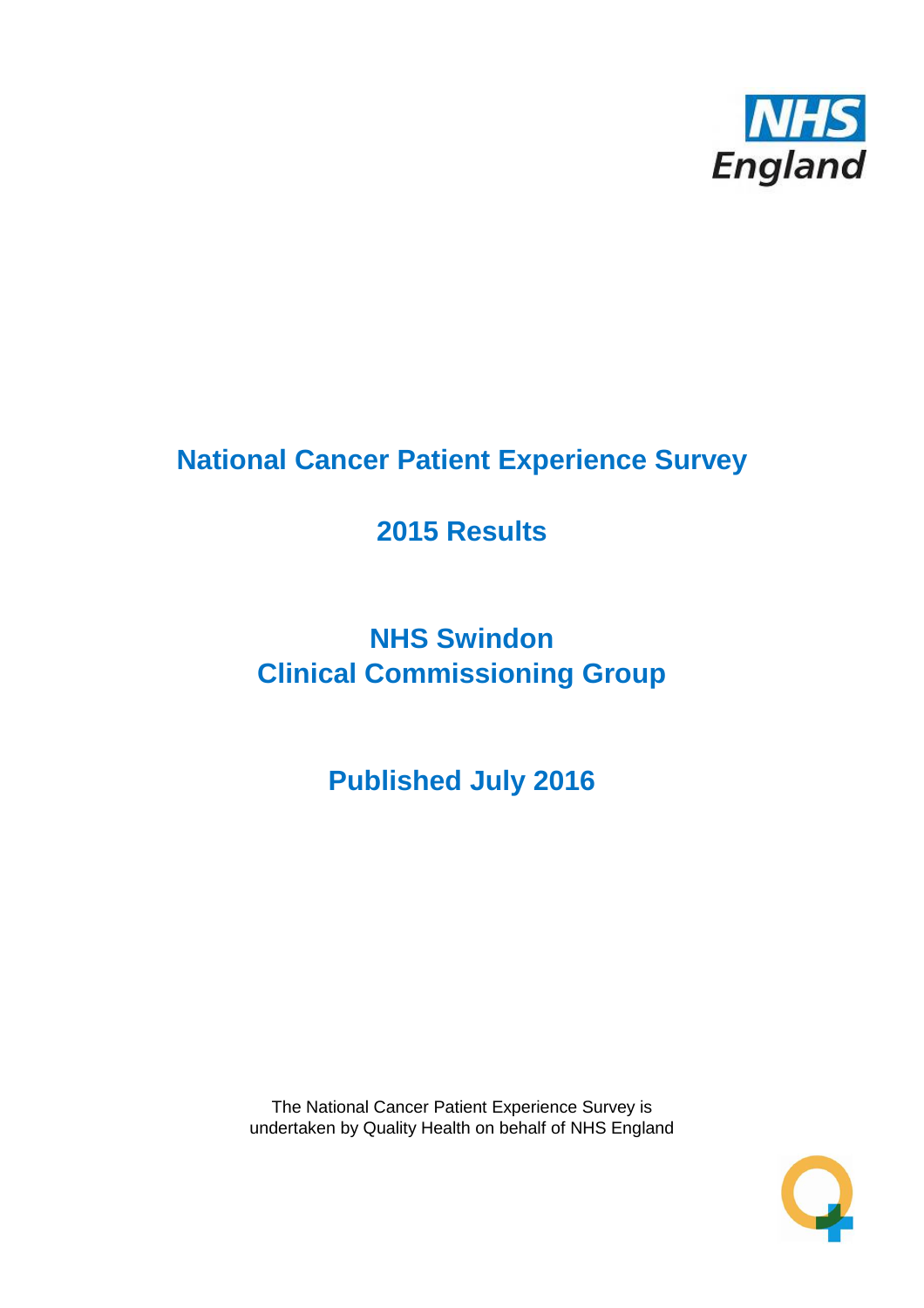### **Introduction**

The National Cancer Patient Experience Survey 2015 is the fifth iteration of the survey first undertaken in 2010. It has been designed to monitor national progress on cancer care; to provide information to drive local quality improvements; to assist commissioners and providers of cancer care; and to inform the work of the various charities and stakeholder groups supporting cancer patients.

The survey was overseen by a national Cancer Patient Experience Advisory Group. This Advisory Group set the principles and objectives of the survey programme and guided questionnaire development.

The survey was commissioned and managed by NHS England. The survey provider, Quality Health, is responsible for designing, running and analysing the survey.

Full national results and other reports are available at www.ncpes.co.uk

Further details on the survey methodology and changes to the 2015 survey can be found in the Annex. Note that a number of significant changes were made to the 2015 survey so caution should be taken in directly comparing data from the 2015 survey to the findings of the previous CPES surveys. No comparisons with previous surveys are presented in this report.

#### **This report**

The report shows how this CCG scored for each question in the survey, compared with national results. It is aimed at helping individual CCGs to understand their performance and identify areas for local improvement.

Note that responses for questions with 1-20 respondents have been suppressed. This is to protect patient confidentiality and because uncertainty around the result is too great.

#### **Data tables**

The data tables presented in this report show the following for each question:

- **Column 1** shows the number of respondents to this question
- **Column 2** shows the unadjusted 2015 score for this CCG
- **Column 3** shows the case-mix adjusted 2015 score for this CCG
- **Column 4** shows the lower limit of the expected range of scores for this CCG (the top of the pale blue section on the Comparability chart - see below)
- **Column 5** shows the upper limit of the expected range of scores for this CCG (the bottom of the dark blue section on the Comparability chart - see below)
- **Column 6** shows the National Average score for this question.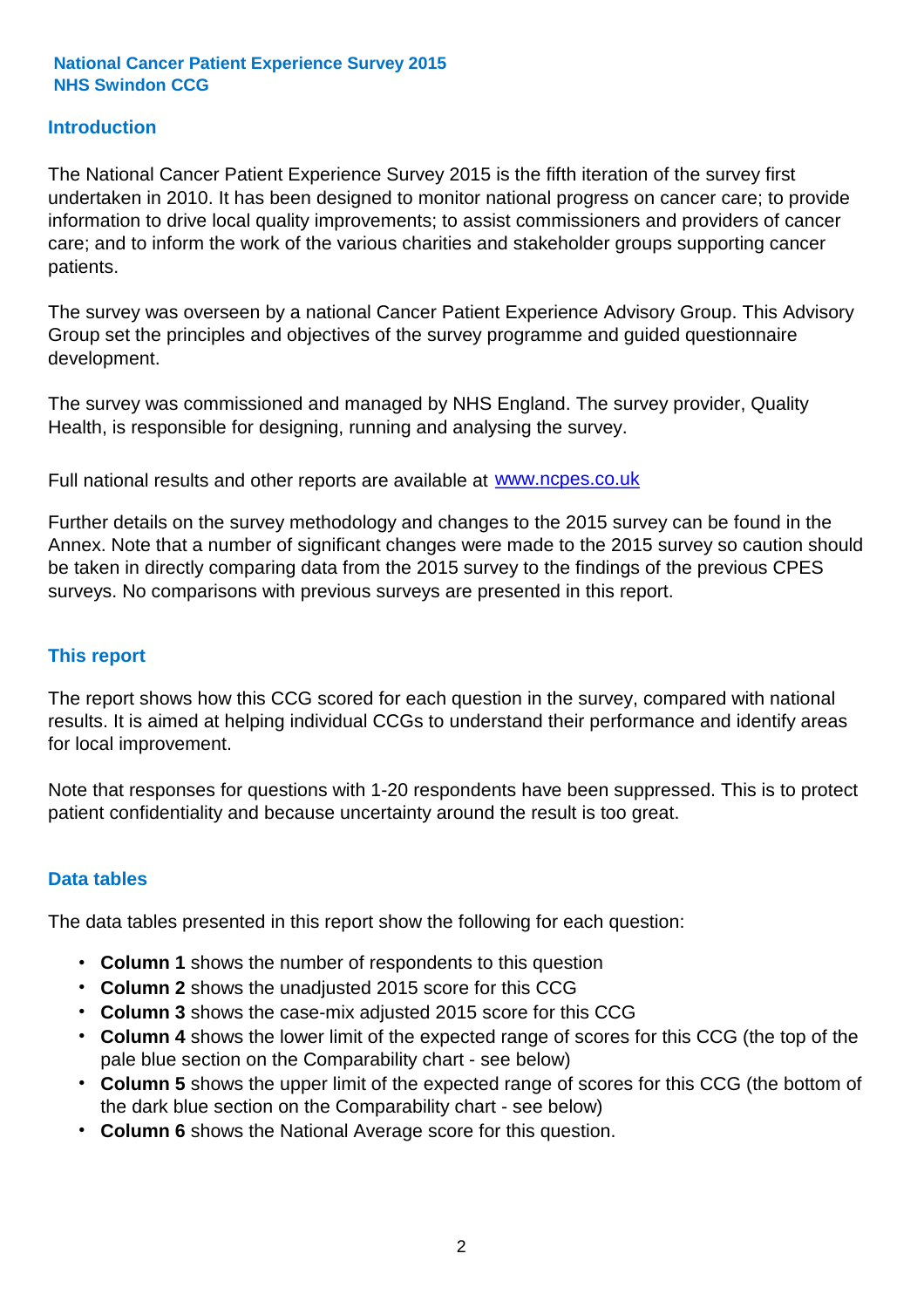Results for individual response options are presented in the detailed data tables **WWW.ncpes.co.uk** Confidence Intervals for unadjusted and case-mix adjusted data are provided in these tables.

Expected ranges and 95% Confidence Intervals highlight the uncertainty around the results. The size of the expected ranges and confidence intervals will be different for each question, and depends on the number of respondents and the range of their responses.

For further details on case-mix adjustment and the scoring methodology used, please refer to the Annex.

### **Comparability charts**

For the 2015 survey, we have adopted the CQC standard for reporting comparative performance, based on calculation of "expected ranges". This means that CCGs will be flagged as outliers only if there is statistical evidence that their scores deviate (positively or negatively) from the range of scores that would be expected for CCGs of the same size.

The Comparability charts in this report show a bar with these expected ranges (in grey), higher than expected (in dark blue), and lower than expected (in pale blue). A black dot represents the actual score of this CCG.

The same colour convention has been used in Column 3 of the Data tables.

For further details on expected ranges, please refer to the technical document at **www.ncpes.co.uk** 

#### **Tumour group tables**

The final set of tables in this report show the scores for each question for each of the 13 tumour groups, with a comparative national score for that tumour group.

These breakdowns are intended as additional information for CCGs to understand the differences between the experiences of patients with different types of cancer. The numbers are generally relatively small and may not be statistically significant. They should therefore be treated with some caution.

#### **Notes on specific questions**

Question 5 in the survey has not been scored. However, the unscored data is useful and has been published alongside the other results in this report. This question asked respondents to "tick all that apply". The results show all of the responses given including where respondents chose two or more options.

Questions used to direct respondents to different parts of the survey (questions 4, 17, 24, 27, 40, 43, 46) and other demographic and information questions are not reported.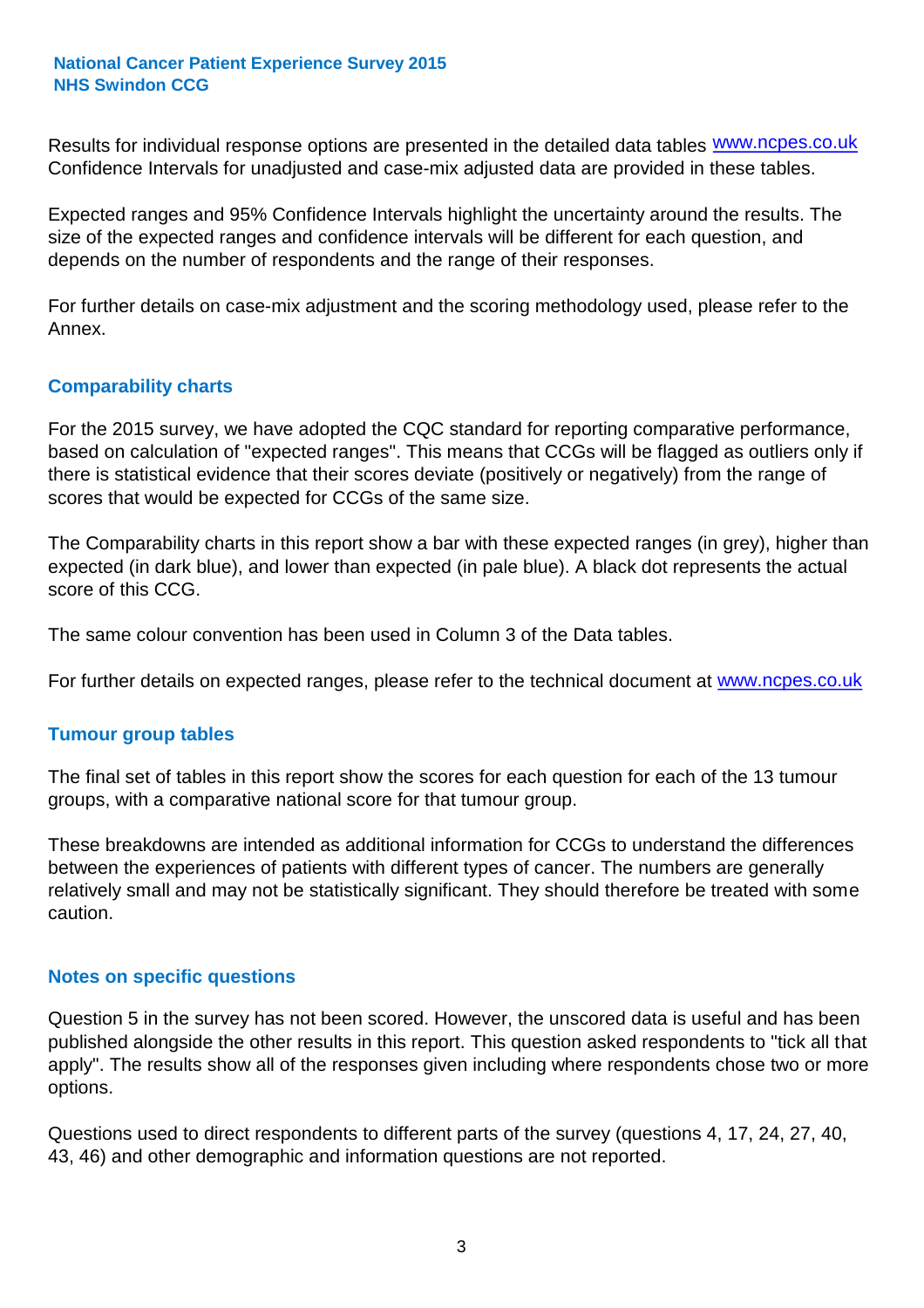#### **How to use the data**

Unadjusted data should be used to see the actual responses from patients relating to the CCG.

Case-mix adjusted data, together with expected ranges, should be used to understand whether the results are significantly higher or lower than national results.

Case-mix adjusted data, together with (case-mix adjusted) Confidence Intervals (presented in the detailed data tables **www.ncpes.co.uk**), should be used to understand whether the results are significantly higher or lower than the results for another CCG.

#### **Response rates**

Numbers of respondents by tumour group, age and gender can be found in the Annex.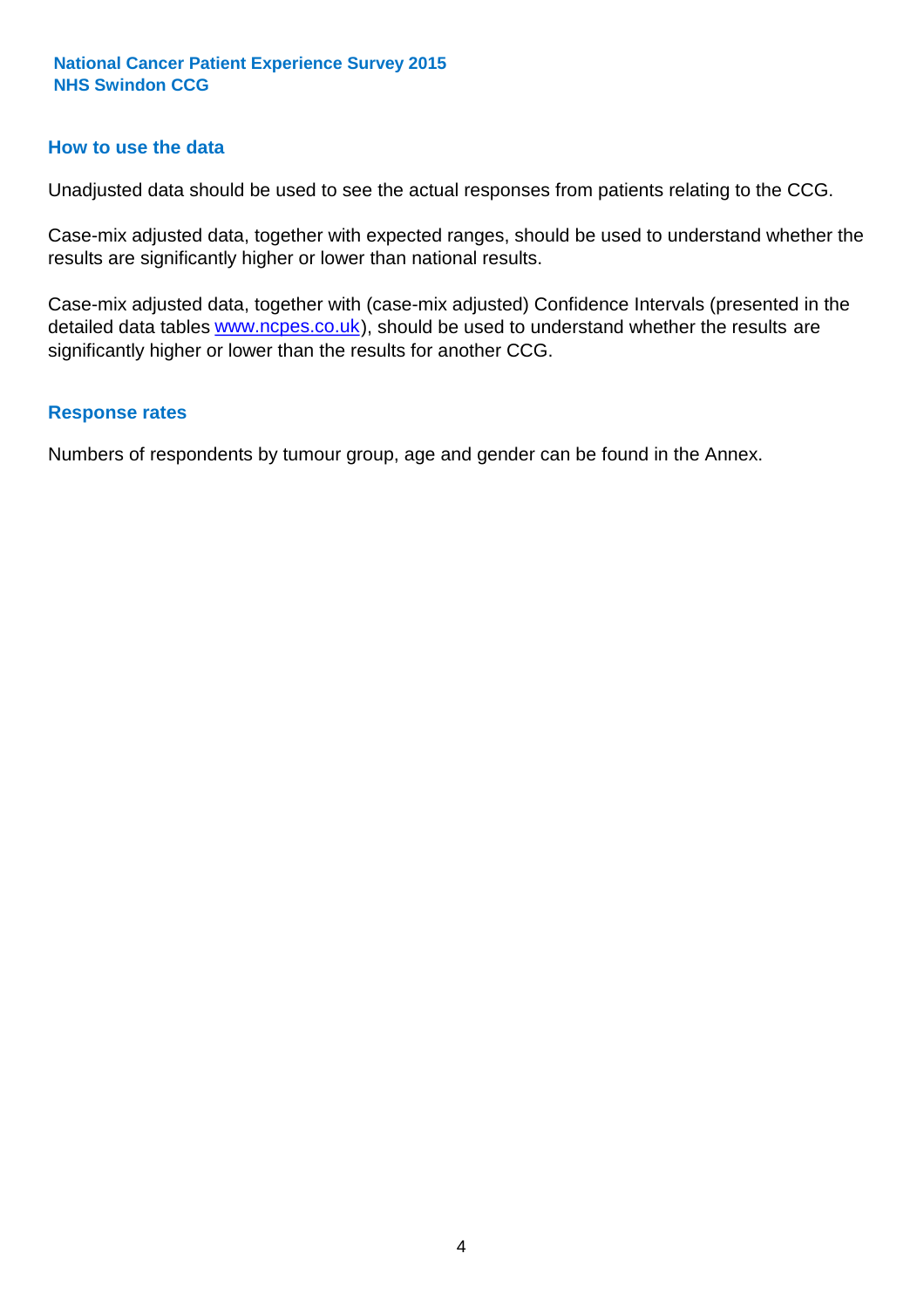### **Executive Summary**

average rating of 8.6. Asked to rate their care on a scale of zero (very poor) to 10 (very good), respondents gave an

The following questions are included in phase 1 of the Cancer Dashboard developed by Public Health England and NHS England\*:

- **80%** of respondents said that they were definitely involved as much as they wanted to be in decisions about their care and treatment
- **90%** of respondents said that they were given the name of a Clinical Nurse Specialist who would support them through their treatment
- when asked how easy or difficult it had been to contact their Clinical Nurse Specialist 87% of respondents said that it had been 'quite easy' or 'very easy'
- **88%** of respondents said that, overall, they were always treated with dignity and respect they were in hospital
- **93%** of respondents said that hospital staff told them who to contact if they were worried about their condition or treatment after they left hospital
- **65%** of respondents said that they thought the GPs and nurses at their general practice definitely did everything they could to support them while they were having cancer treatment.

Detailed results for these and other questions are set out in the sections that follow.

#### \* www.cancerdata.nhs.uk/dashboard

The questions were selected in discussion with the national Cancer Patient Experience Advisory Group and reflect four key patient experience domains: provision of information; involvement in decisions; care transition; interpersonal relations, respect and dignity. The figures presented above are all case-mix adjusted.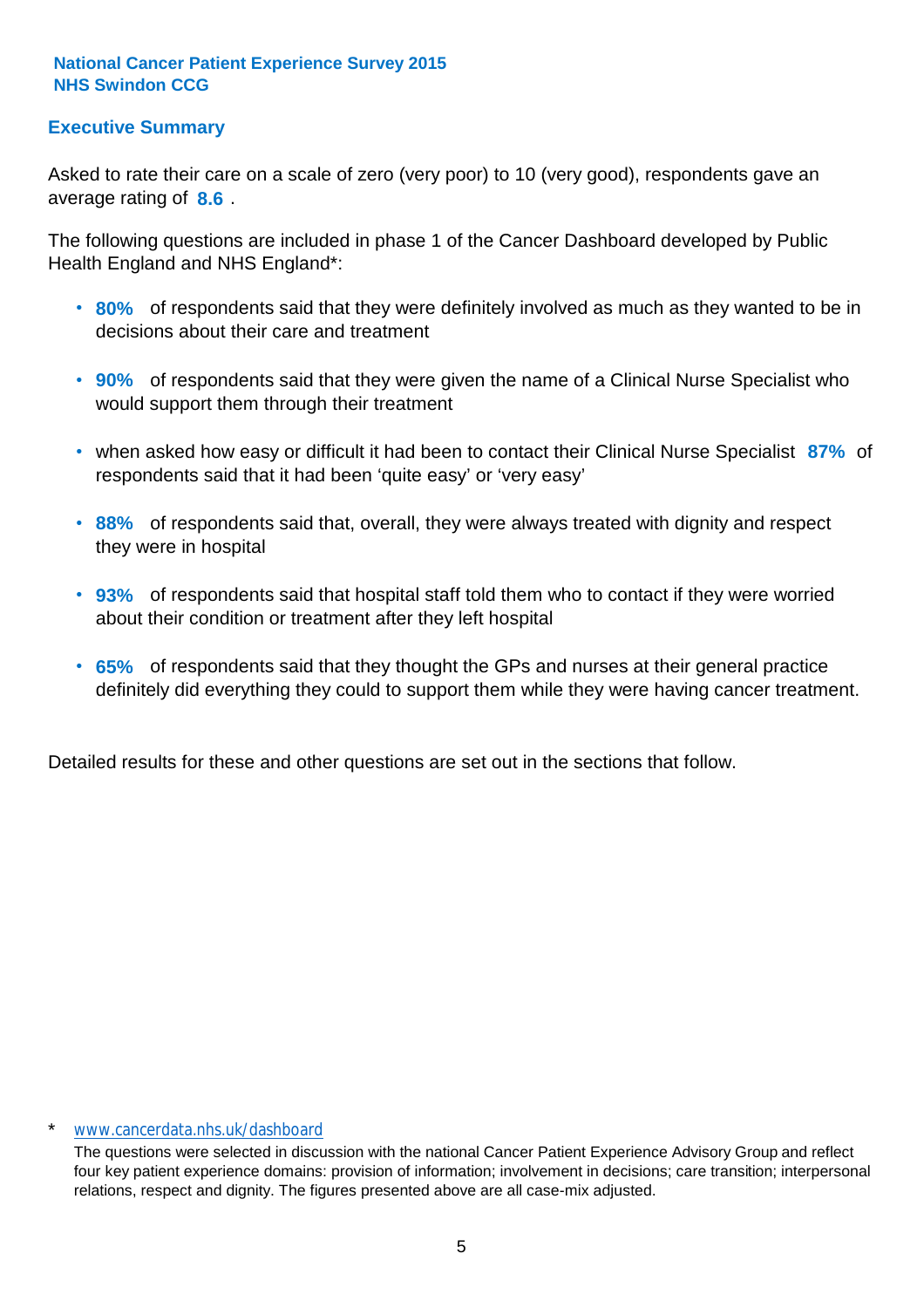# **Questions which scored outside expected range**

|                 |                                                                                    |                                             |                                            | 2015 Case-mix Adjusted              |                                                    |                              |
|-----------------|------------------------------------------------------------------------------------|---------------------------------------------|--------------------------------------------|-------------------------------------|----------------------------------------------------|------------------------------|
| Question        |                                                                                    | for this<br>respondents<br>Number of<br>coo | Percentage<br>this CCG<br>2015<br><b>i</b> | Lower limit of<br>expected<br>range | Upper limit<br>expected<br>range<br>$\overline{a}$ | Average<br>National<br>Score |
|                 | Support for people with cancer                                                     |                                             |                                            |                                     |                                                    |                              |
| Q22             | Hospital staff gave information on getting financial help                          | 133                                         | 64%                                        | 46%                                 | 63%                                                | 55%                          |
|                 | Hospital care as an inpatient                                                      |                                             |                                            |                                     |                                                    |                              |
| Q <sub>34</sub> | Always given enough privacy when discussing condition or<br>treatment              | 165                                         | 91%                                        | 79%                                 | 90%                                                | 85%                          |
|                 | Hospital care as a day patient / outpatient                                        |                                             |                                            |                                     |                                                    |                              |
| Q45             | Patient given understandable information about whether<br>radiotherapy was working | 36                                          | 31%                                        | 44%                                 | 76%                                                | 60%                          |
|                 | <b>Your overall NHS care</b>                                                       |                                             |                                            |                                     |                                                    |                              |
| Q58             | Taking part in cancer research discussed with patient                              | 237                                         | 38%                                        | 20%                                 | 36%                                                | 28%                          |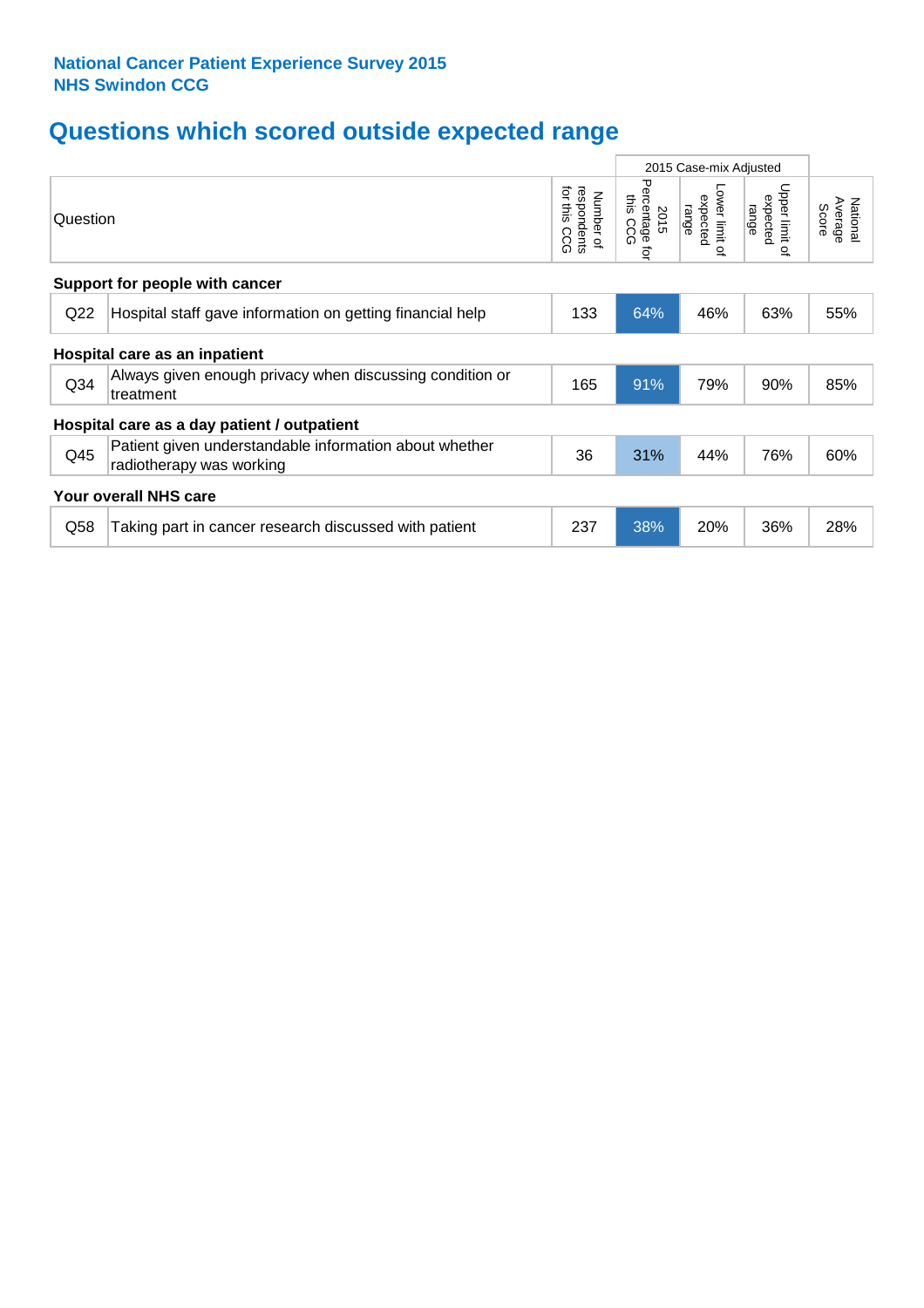# **CCG results**

### **Seeing your GP**



|    |                                                                |                                         |                             |               | 2015 Case-mix Adjusted     |                            |                           |
|----|----------------------------------------------------------------|-----------------------------------------|-----------------------------|---------------|----------------------------|----------------------------|---------------------------|
|    | Question                                                       | respondents<br>Number<br>$\overline{a}$ | 2015<br>Unadjusted<br>Score | 2015<br>Score | Expected<br>range<br>lower | Expected<br>range<br>nbber | National Average<br>Score |
| Q1 | Saw GP once / twice before being told had to go to<br>hospital | 185                                     | 75%                         | 74%           | 70%                        | 82%                        | 76%                       |
| Q2 | Patient thought they were seen as soon as necessary            | 245                                     | 86%                         | 86%           | 78%                        | 87%                        | 82%                       |

|    |                                                                             |                                                 | No. |
|----|-----------------------------------------------------------------------------|-------------------------------------------------|-----|
|    |                                                                             | Yes                                             |     |
|    | Beforehand, did you have all the<br>information you needed about your test? | No, I would have liked more written information |     |
| Q5 |                                                                             | No, I would have liked more verbal information  |     |
|    |                                                                             | I did not need / want any information           |     |
|    |                                                                             | Don't know / can't remember                     |     |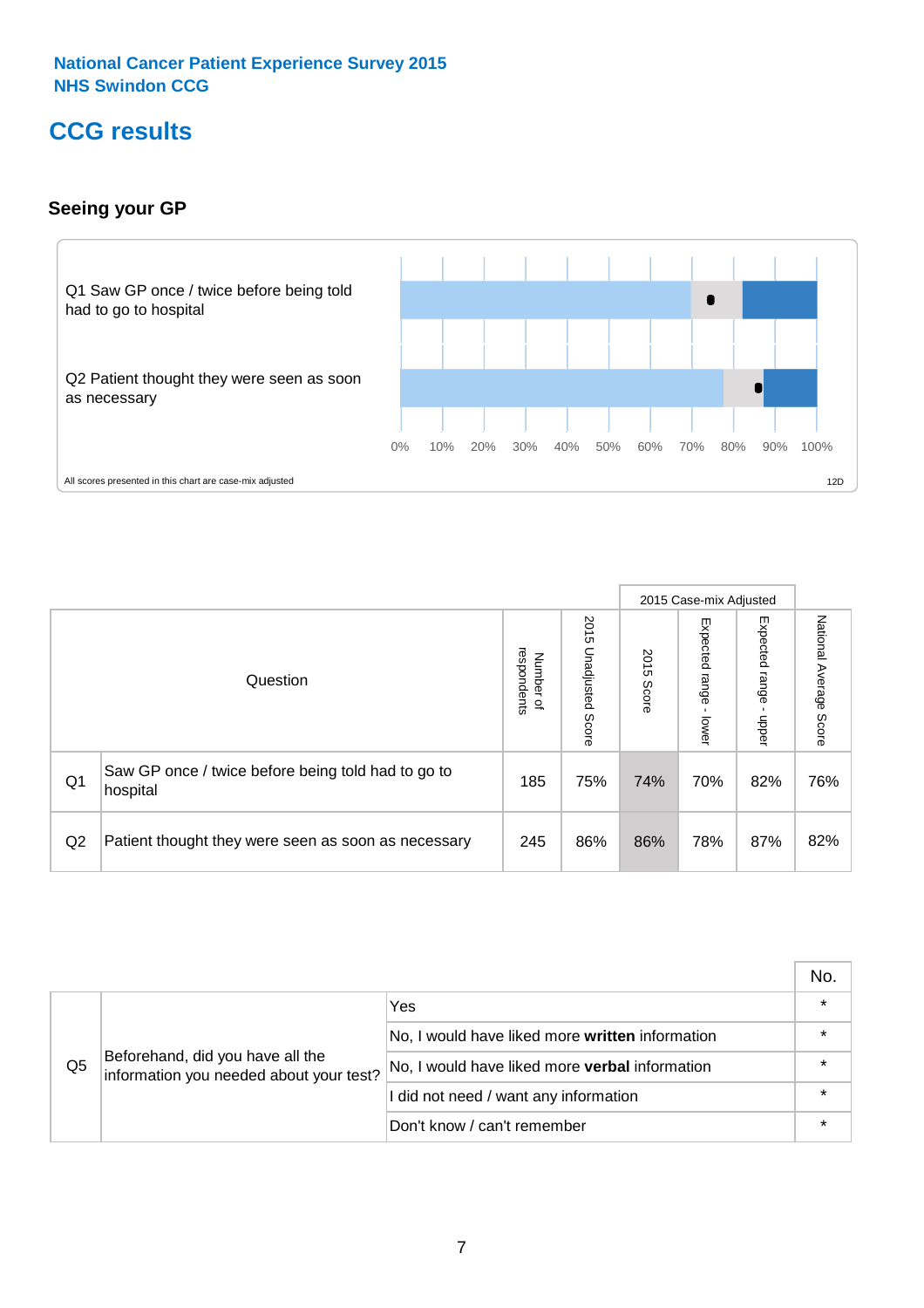# **Diagnostic tests**



|                |                                                                       |                                   |                             |               | 2015 Case-mix Adjusted  |                         |                           |
|----------------|-----------------------------------------------------------------------|-----------------------------------|-----------------------------|---------------|-------------------------|-------------------------|---------------------------|
|                | Question                                                              | respondents<br>Number<br>$\Omega$ | 2015<br>Unadjusted<br>Score | 2015<br>Score | Expected range<br>lower | Expected range<br>nbber | National Average<br>Score |
| Q <sub>6</sub> | The length of time waiting for the test to be done was<br>about right | 206                               | 88%                         | 88%           | 82%                     | 91%                     | 87%                       |
| Q7             | Given complete explanation of test results in<br>understandable way   | 205                               | 81%                         | 81%           | 73%                     | 84%                     | 79%                       |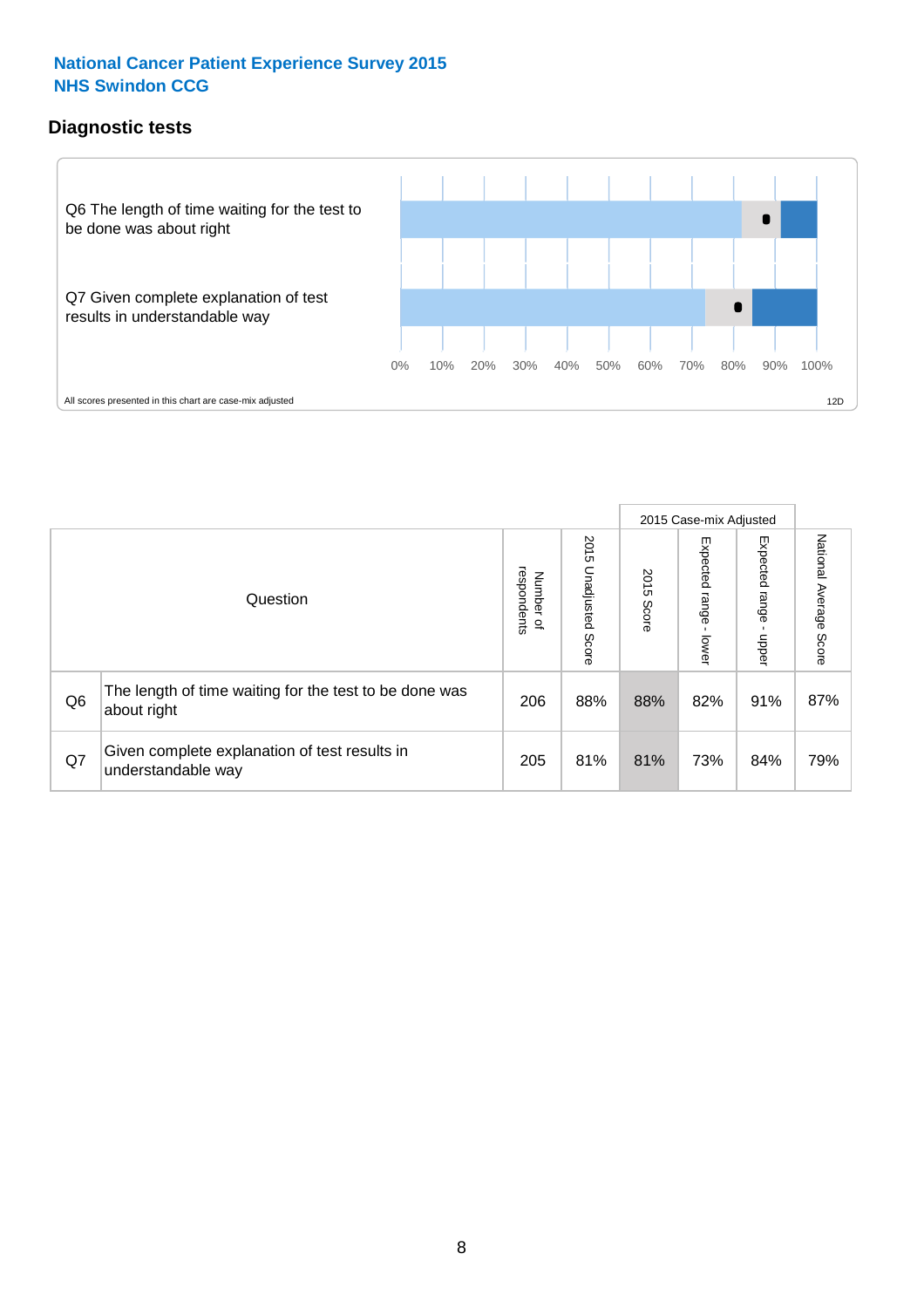#### **Finding out what was wrong with you**



| Question                                                                                   | respondents<br>Number of | 2015 Unadjusted Score | 2015 Score | Expected range - lower | Expected range<br>nbber | National Average<br>Score |
|--------------------------------------------------------------------------------------------|--------------------------|-----------------------|------------|------------------------|-------------------------|---------------------------|
| Patient told they could bring a family member or friend<br>when first told they had cancer | 206                      | 74%                   | 75%        | 73%                    | 84%                     | 79%                       |
| Patient felt they were told sensitively that they had cancer                               | 246                      | 85%                   | 85%        | 80%                    | 89%                     | 84%                       |
| Patient completely understood the explanation of what<br>was wrong                         | 246                      | 72%                   | 73%        | 68%                    | 79%                     | 73%                       |
| Patient given easy to understand written information<br>about the type of cancer they had  | 215                      | 74%                   | 73%        | 66%                    | 78%                     | 72%                       |
|                                                                                            |                          |                       |            |                        |                         | 2015 Case-mix Adjusted    |

73%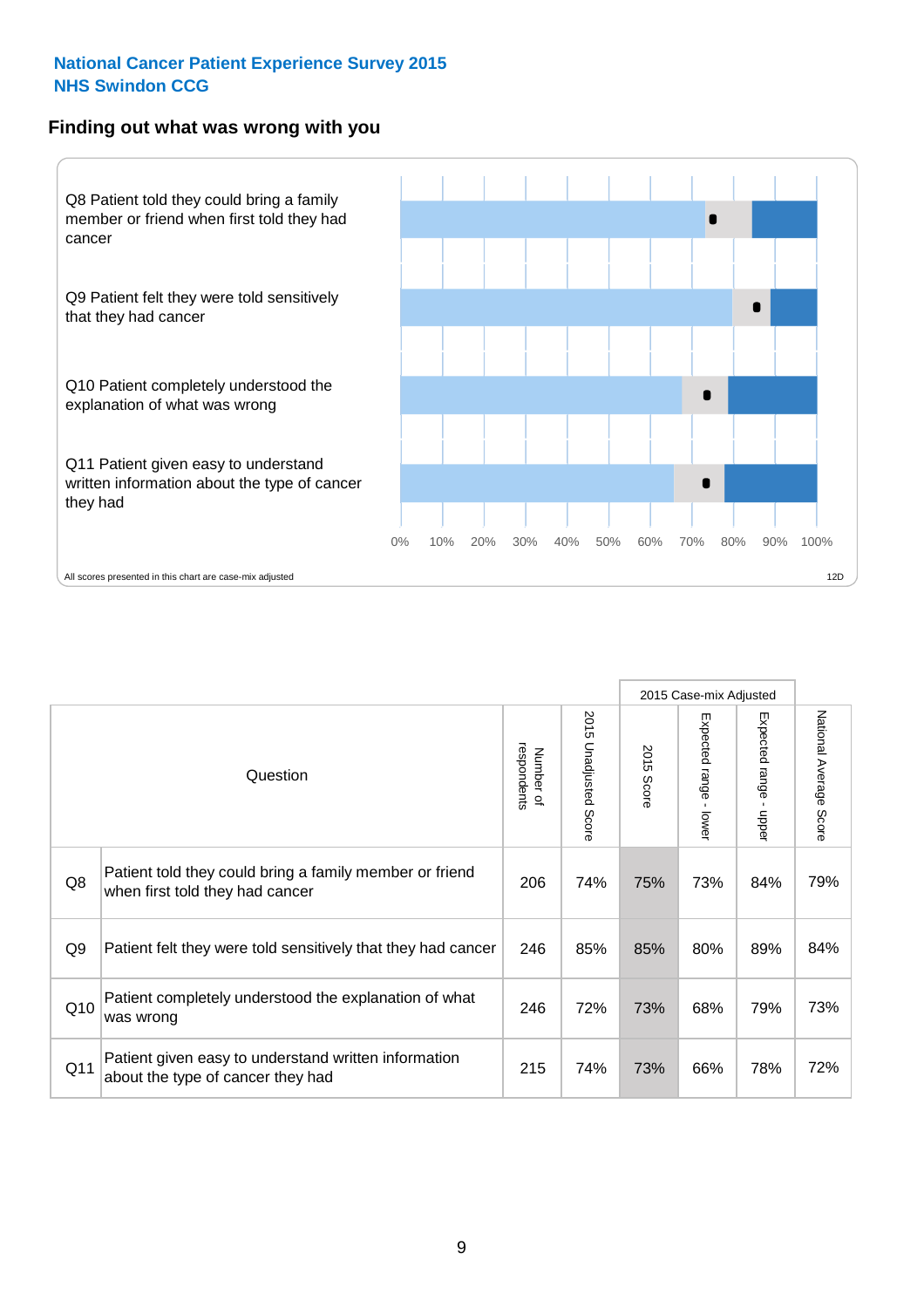### **Finding out what was wrong with you**



|                 |                                                                                         |                          |                       |               | 2015 Case-mix Adjusted                  |                           |                        |
|-----------------|-----------------------------------------------------------------------------------------|--------------------------|-----------------------|---------------|-----------------------------------------|---------------------------|------------------------|
|                 | Question                                                                                | respondents<br>Number of | 2015 Unadjusted Score | 2015<br>Score | Expected range<br>$\mathbf{r}$<br>lower | Expected range -<br>nbber | National Average Score |
| Q12             | Patient felt that treatment options were completely<br>explained                        | 219                      | 83%                   | 82%           | 78%                                     | 88%                       | 83%                    |
| Q13             | Possible side effects explained in an understandable way                                | 241                      | 73%                   | 73%           | 67%                                     | 78%                       | 73%                    |
| Q14             | Patient given practical advice and support in dealing with<br>side effects of treatment | 241                      | 70%                   | 69%           | 60%                                     | 72%                       | 66%                    |
| Q <sub>15</sub> | Patient definitely told about side effects that could affect<br>them in the future      | 224                      | 57%                   | 57%           | 48%                                     | 61%                       | 54%                    |
| Q16             | Patient definitely involved in decisions about care and<br>treatment                    | 240                      | 81%                   | 80%           | 72%                                     | 83%                       | 78%                    |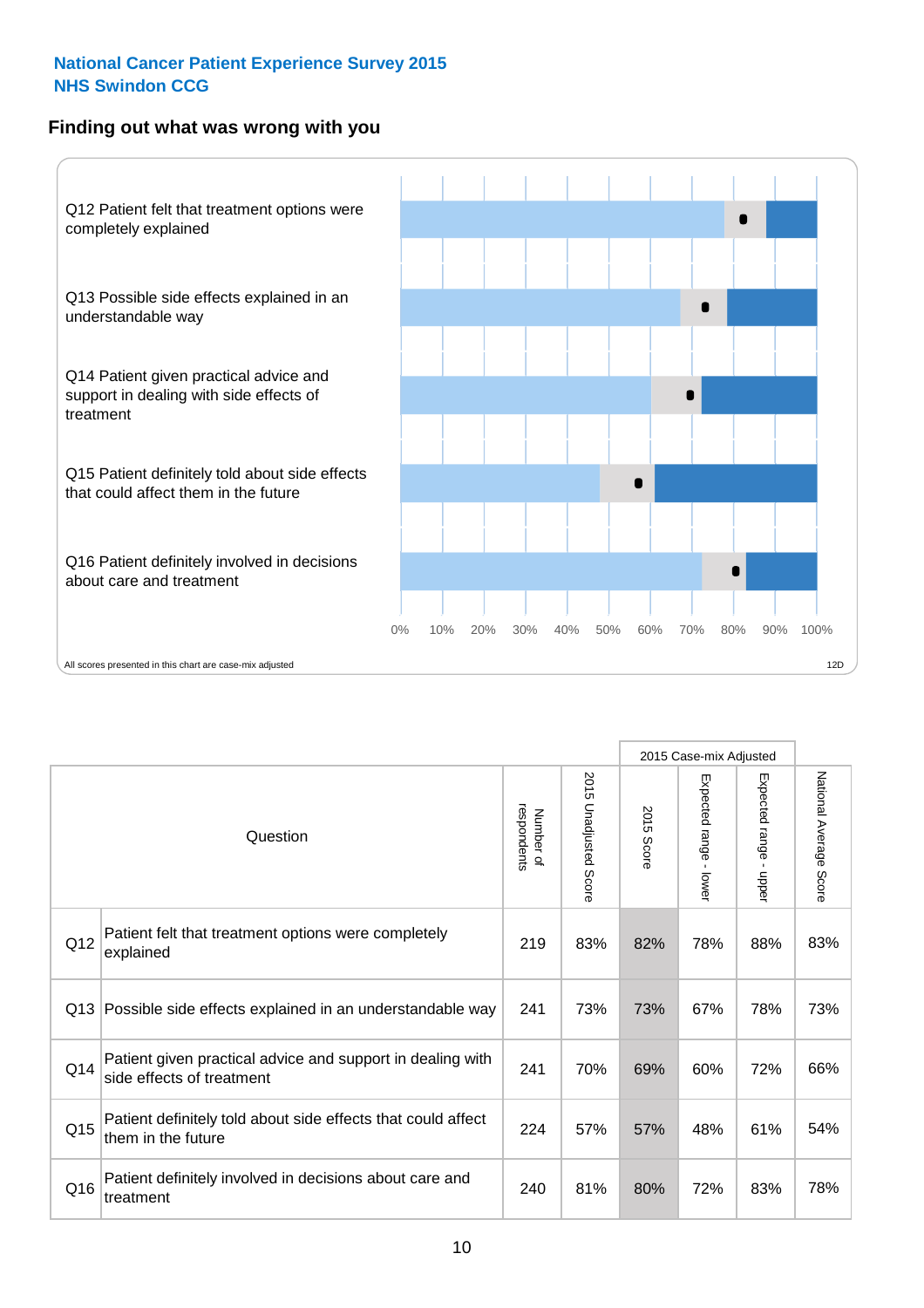### **Clinical Nurse Specialist**



|     |                                                                                     |                          |                       |               | 2015 Case-mix Adjusted  |                         |                        |
|-----|-------------------------------------------------------------------------------------|--------------------------|-----------------------|---------------|-------------------------|-------------------------|------------------------|
|     | Question                                                                            | respondents<br>Number of | 2015 Unadjusted Score | 2015<br>Score | Expected range<br>lower | Expected range<br>nbber | National Average Score |
| Q17 | Patient given the name of the CNS who would support<br>them through their treatment | 239                      | 90%                   | 90%           | 86%                     | 94%                     | 90%                    |
| Q18 | Patient found it easy to contact their CNS                                          | 185                      | 87%                   | 87%           | 81%                     | 92%                     | 87%                    |
| Q19 | Get understandable answers to important questions all or<br>most of the time        | 174                      | 88%                   | 87%           | 84%                     | 93%                     | 89%                    |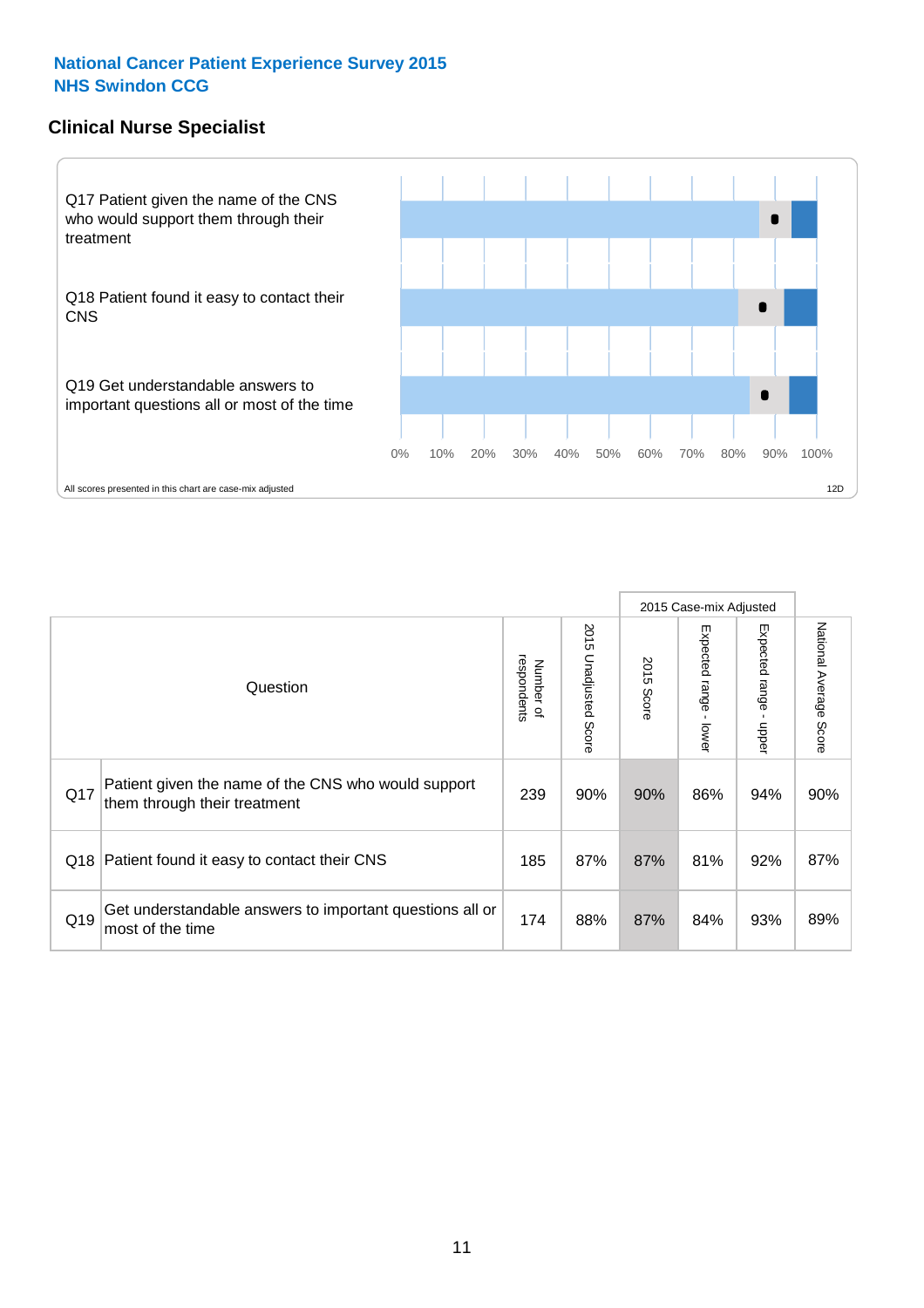### **Support for people with cancer**



|                 |                                                                                            |                          |                                 |               | 2015 Case-mix Adjusted  |                                         |                        |
|-----------------|--------------------------------------------------------------------------------------------|--------------------------|---------------------------------|---------------|-------------------------|-----------------------------------------|------------------------|
|                 | Question                                                                                   | respondents<br>Number of | 2015<br><b>Unadjusted Score</b> | 2015<br>Score | Expected range<br>lower | Expected range<br>$\mathbf{I}$<br>nbber | National Average Score |
| Q <sub>20</sub> | Hospital staff gave information about support groups                                       | 192                      | 85%                             | 84%           | 77%                     | 89%                                     | 83%                    |
| Q <sub>21</sub> | Hospital staff gave information about impact cancer could<br>have on day to day activities | 166                      | 86%                             | 85%           | 75%                     | 87%                                     | 81%                    |
| Q22             | Hospital staff gave information on getting financial help                                  | 133                      | 67%                             | 64%           | 46%                     | 63%                                     | 55%                    |
| Q <sub>23</sub> | Hospital staff told patient they could get free prescriptions                              | 128                      | 83%                             | 83%           | 73%                     | 87%                                     | 80%                    |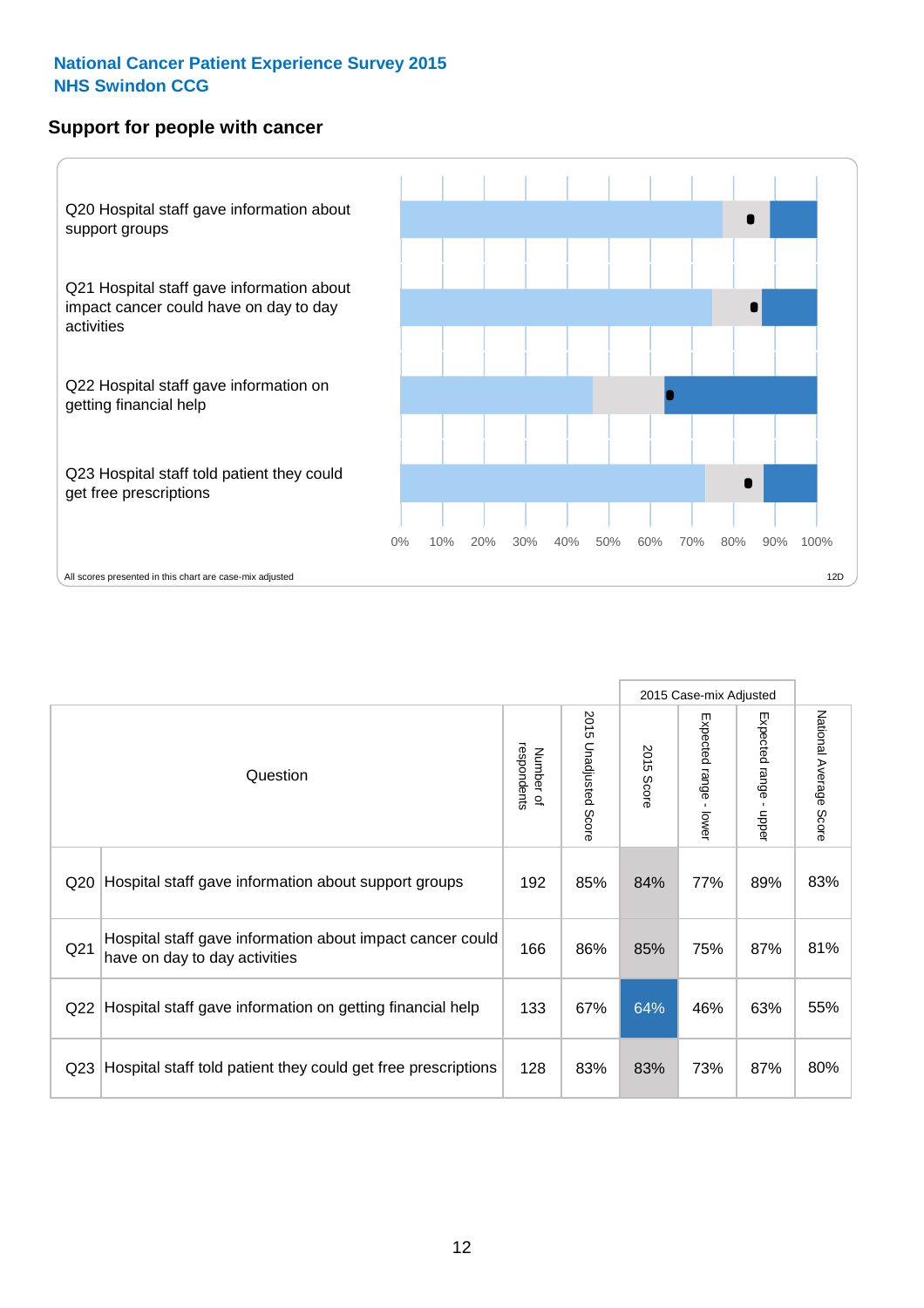# **Operations**



|     |                                                                 |                                         |                             |               | 2015 Case-mix Adjusted     |                           |                           |
|-----|-----------------------------------------------------------------|-----------------------------------------|-----------------------------|---------------|----------------------------|---------------------------|---------------------------|
|     | Question                                                        | respondents<br>Number<br>$\overline{a}$ | 2015<br>Unadjusted<br>Score | 2015<br>Score | Expected<br>range<br>lower | Expected<br>range<br>ddoe | National Average<br>Score |
| Q26 | Staff explained how operation had gone in<br>understandable way | 135                                     | 77%                         | 76%           | 71%                        | 85%                       | 78%                       |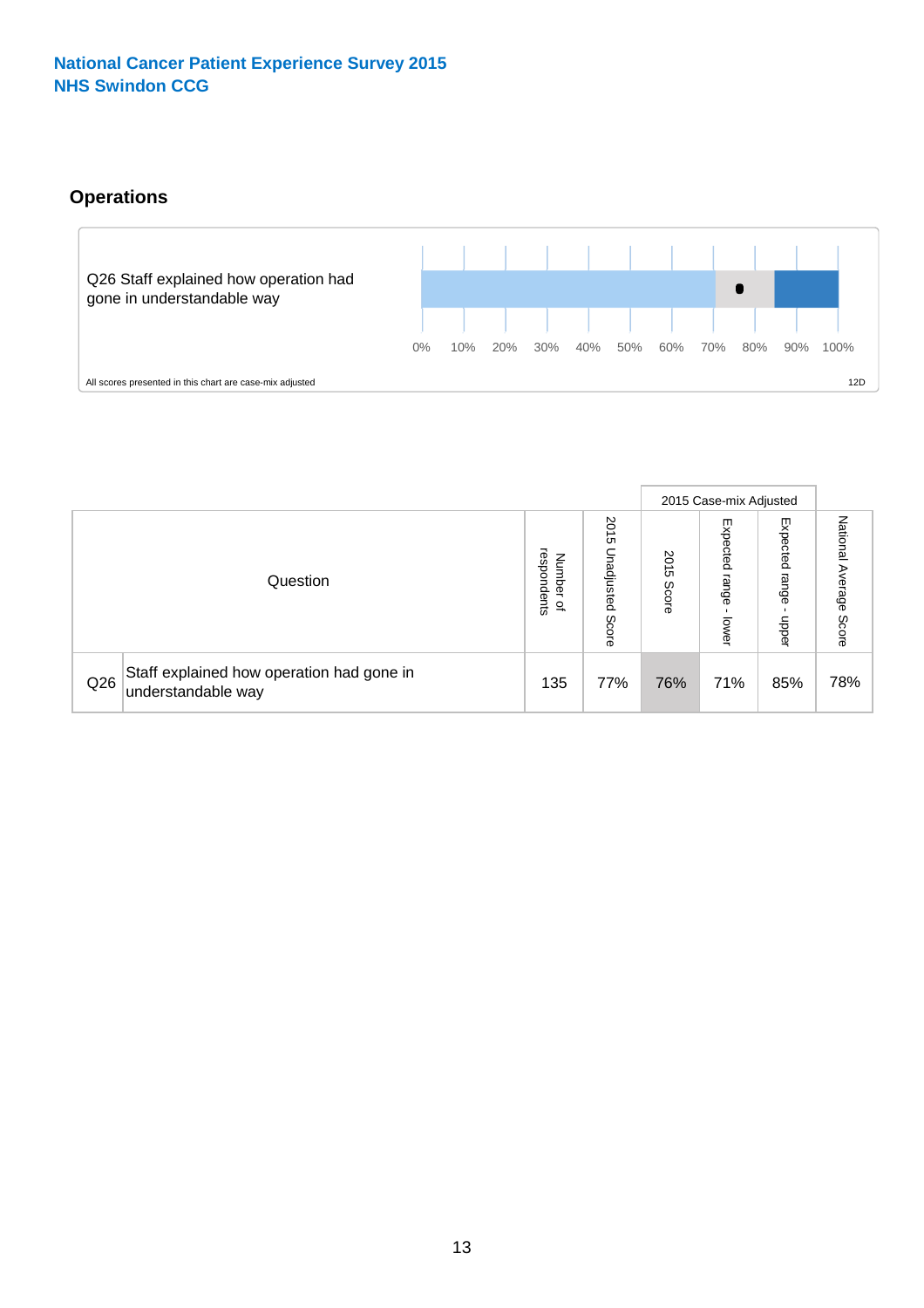# **Hospital care as an inpatient (Part 1 of 3)**



All scores presented in this chart are case-mix adjusted  $12D$ 

|                 |                                                                                           |                          |                       |                      | 2015 Case-mix Adjusted                    |                                           |                        |
|-----------------|-------------------------------------------------------------------------------------------|--------------------------|-----------------------|----------------------|-------------------------------------------|-------------------------------------------|------------------------|
|                 | Question                                                                                  | respondents<br>Number of | 2015 Unadjusted Score | 2015<br><b>Score</b> | Expected range<br>$\blacksquare$<br>lower | Expected range<br>$\blacksquare$<br>nbber | National Average Score |
| Q28             | Groups of doctors or nurses did not talk in front of patient<br>as if they were not there | 164                      | 83%                   | 82%                  | 75%                                       | 87%                                       | 81%                    |
| Q29             | Patient had confidence and trust in all doctors treating<br>them                          | 165                      | 84%                   | 83%                  | 78%                                       | 90%                                       | 84%                    |
| Q30             | Patient's family or someone close definitely had<br>opportunity to talk to doctor         | 139                      | 73%                   | 72%                  | 65%                                       | 80%                                       | 72%                    |
| Q <sub>31</sub> | Patient had confidence and trust in all ward nurses                                       | 166                      | 67%                   | 68%                  | 66%                                       | 79%                                       | 72%                    |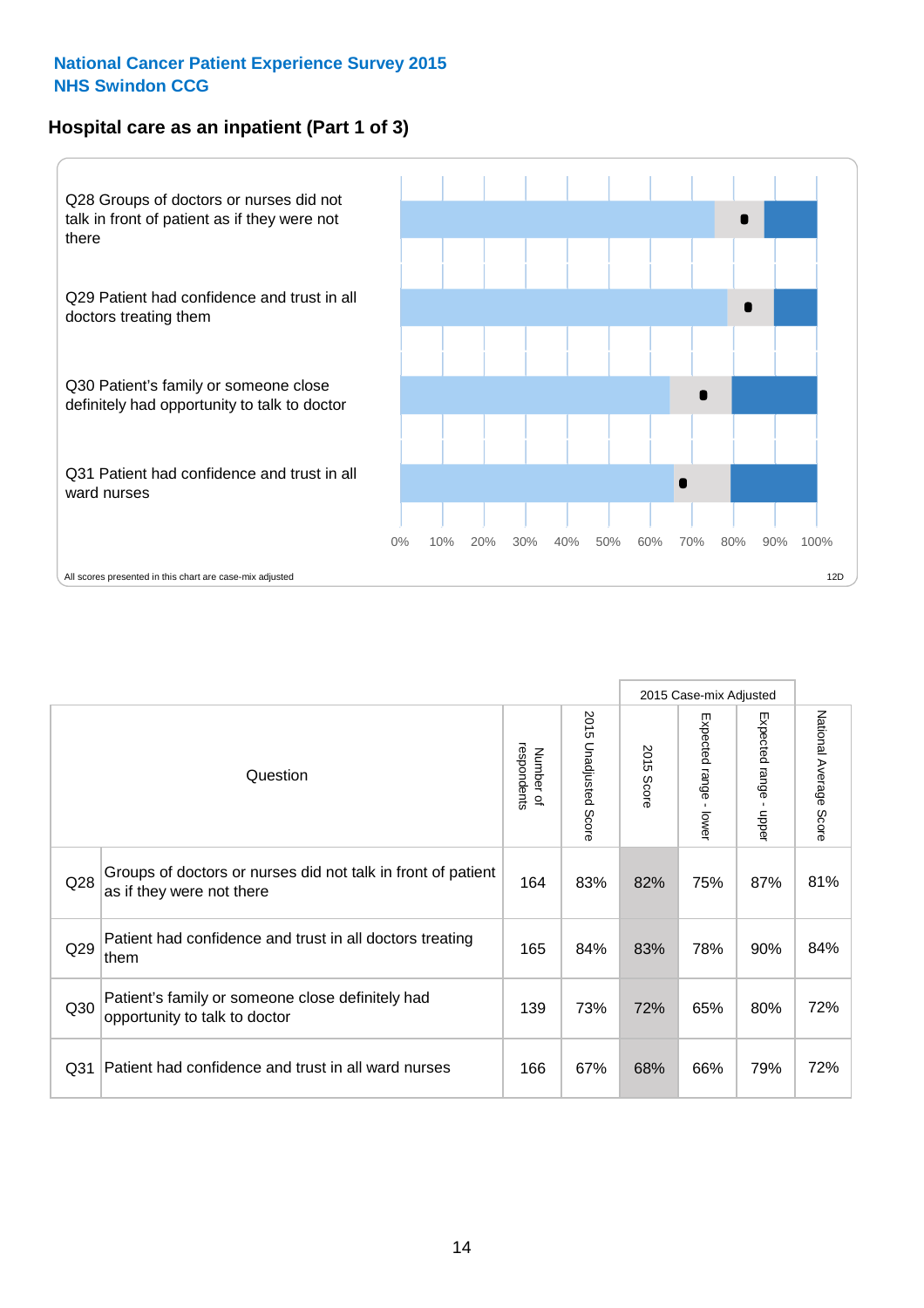# **Hospital care as an inpatient (Part 2 of 3)**



|                 |                                                                         |                          |                          |               | 2015 Case-mix Adjusted                  |                           |                        |
|-----------------|-------------------------------------------------------------------------|--------------------------|--------------------------|---------------|-----------------------------------------|---------------------------|------------------------|
|                 | Question                                                                | respondents<br>Number of | 2015<br>Unadjusted Score | 2015<br>Score | Expected range<br>$\mathbf{r}$<br>lower | Expected range -<br>nbber | National Average Score |
| Q <sub>32</sub> | Always / nearly always enough nurses on duty                            | 165                      | 61%                      | 60%           | 59%                                     | 73%                       | 66%                    |
| Q <sub>33</sub> | All staff asked patient what name they preferred to be<br>called by     | 164                      | 73%                      | 73%           | 56%                                     | 77%                       | 67%                    |
| Q <sub>34</sub> | Always given enough privacy when discussing condition<br>or treatment   | 165                      | 91%                      | 91%           | 79%                                     | 90%                       | 85%                    |
| Q35             | Patient was able to discuss worries or fears with staff<br>during visit | 122                      | 52%                      | 51%           | 43%                                     | 61%                       | 52%                    |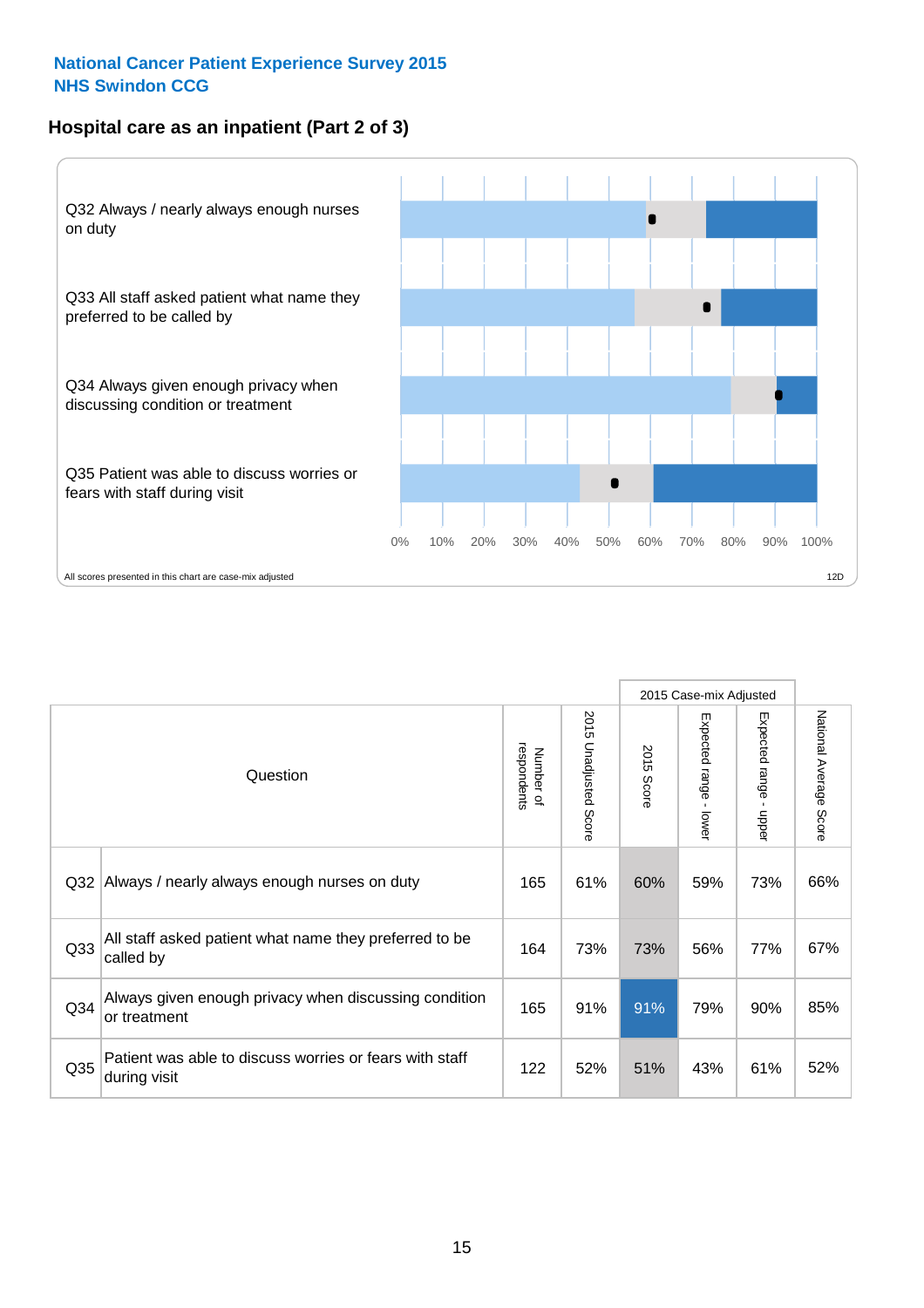## **Hospital care as an inpatient (Part 3 of 3)**



|                 |                                                                                     |                          |                                 |               | 2015 Case-mix Adjusted                  |                           |                        |
|-----------------|-------------------------------------------------------------------------------------|--------------------------|---------------------------------|---------------|-----------------------------------------|---------------------------|------------------------|
|                 | Question                                                                            | respondents<br>Number of | 2015<br><b>Unadjusted Score</b> | 2015<br>Score | Expected range<br>$\mathbf{r}$<br>lower | Expected range -<br>nbber | National Average Score |
| Q36             | Hospital staff definitely did everything to help control pain                       | 143                      | 86%                             | 86%           | 78%                                     | 90%                       | 84%                    |
| Q <sub>37</sub> | Always treated with respect and dignity by staff                                    | 167                      | 88%                             | 88%           | 82%                                     | 92%                       | 87%                    |
| Q38             | Given clear written information about what should / should<br>not do post discharge | 156                      | 87%                             | 87%           | 79%                                     | 90%                       | 84%                    |
| Q39             | Staff told patient who to contact if worried post discharge                         | 157                      | 94%                             | 93%           | 90%                                     | 97%                       | 94%                    |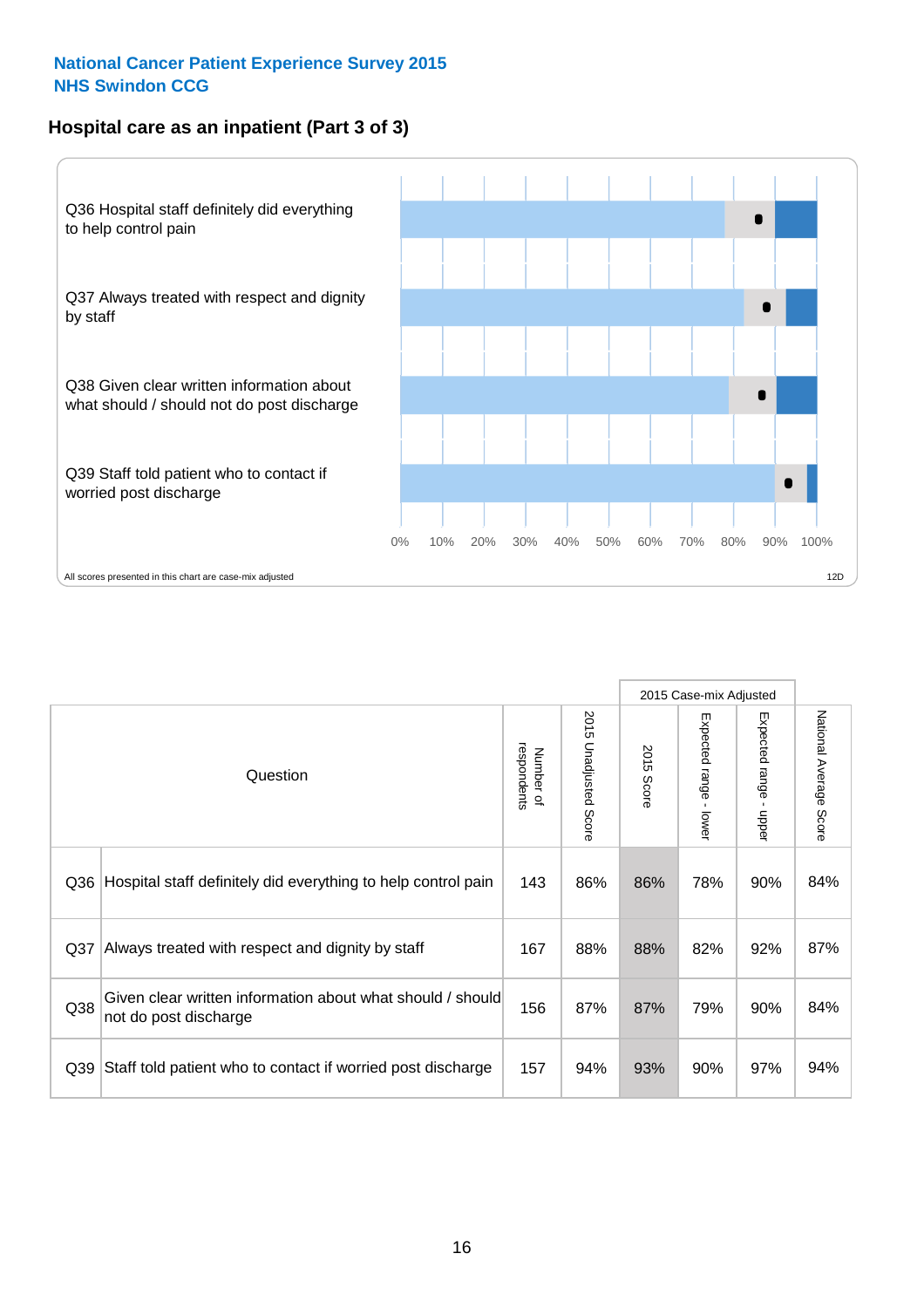### **Hospital care as a day patient / outpatient (Part 1 of 2)**



|     |                                                                                    |                          |                                 |               | 2015 Case-mix Adjusted                  |                           |                        |
|-----|------------------------------------------------------------------------------------|--------------------------|---------------------------------|---------------|-----------------------------------------|---------------------------|------------------------|
|     | Question                                                                           | respondents<br>Number of | 2015<br><b>Unadjusted Score</b> | 2015<br>Score | Expected range<br>$\mathbf{r}$<br>lower | Expected range -<br>nbber | National Average Score |
| Q41 | Patient was able to discuss worries or fears with staff<br>during visit            | 177                      | 65%                             | 64%           | 63%                                     | 77%                       | 70%                    |
| Q42 | Doctor had the right notes and other documentation with<br>them                    | 212                      | 94%                             | 94%           | 93%                                     | 98%                       | 96%                    |
| Q44 | Beforehand patient had all information needed about<br>radiotherapy treatment      | 40                       | 85%                             | 84%           | 75%                                     | 97%                       | 86%                    |
| Q45 | Patient given understandable information about whether<br>radiotherapy was working | 36                       | 33%                             | 31%           | 44%                                     | 76%                       | 60%                    |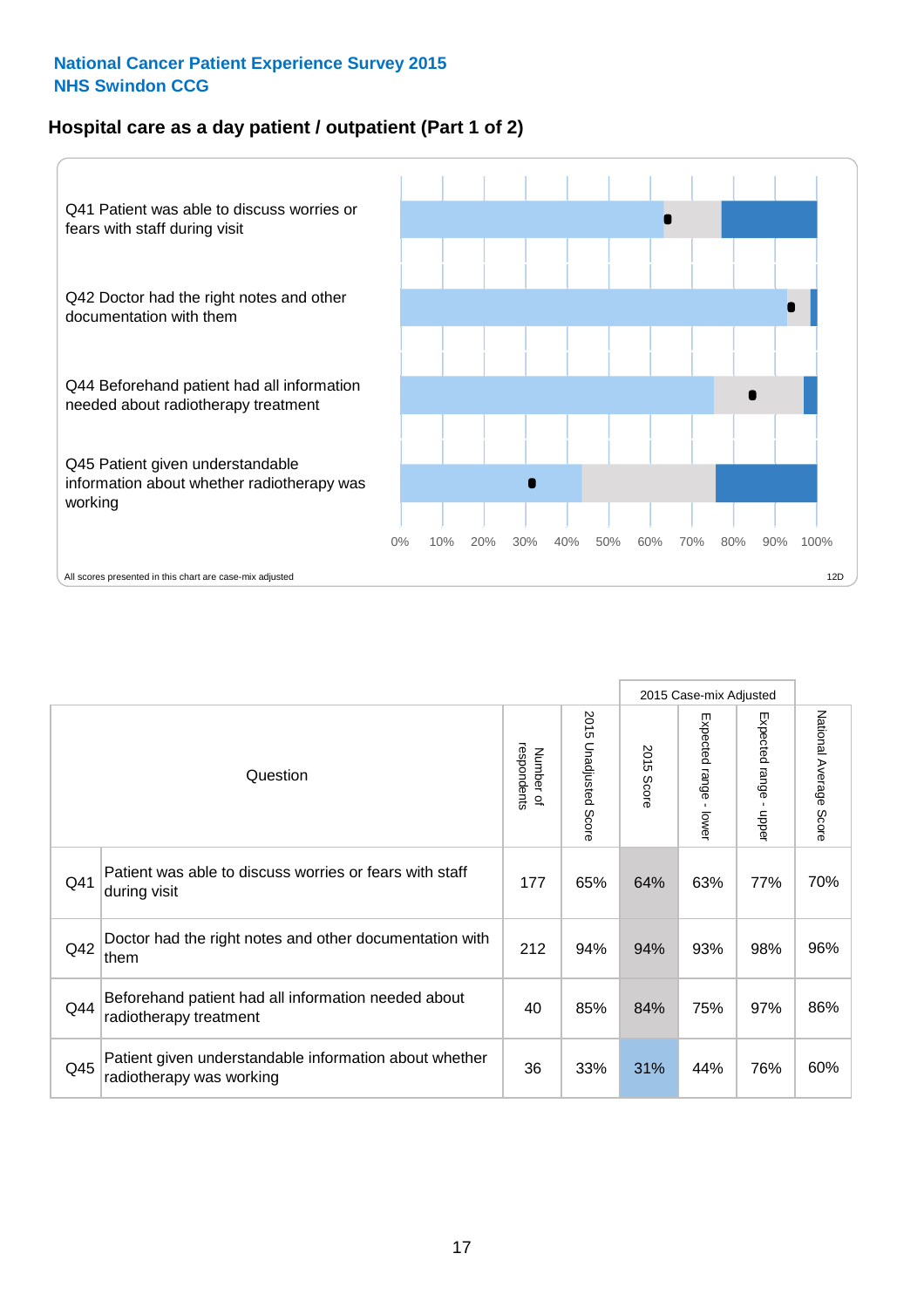### **Hospital care as a day patient / outpatient (Part 2 of 2)**



|     |                                                                                    |                                   |                             |               | 2015 Case-mix Adjusted  |                         |                           |
|-----|------------------------------------------------------------------------------------|-----------------------------------|-----------------------------|---------------|-------------------------|-------------------------|---------------------------|
|     | Question                                                                           | respondents<br>Number<br>$\Omega$ | 2015<br>Unadjusted<br>Score | 2015<br>Score | Expected range<br>lower | Expected range<br>nbber | National Average<br>Score |
| Q47 | Beforehand patient had all information needed about<br>chemotherapy treatment      | 143                               | 90%                         | 90%           | 78%                     | 90%                     | 84%                       |
| Q48 | Patient given understandable information about whether<br>chemotherapy was working | 130                               | 65%                         | 65%           | 60%                     | 76%                     | 68%                       |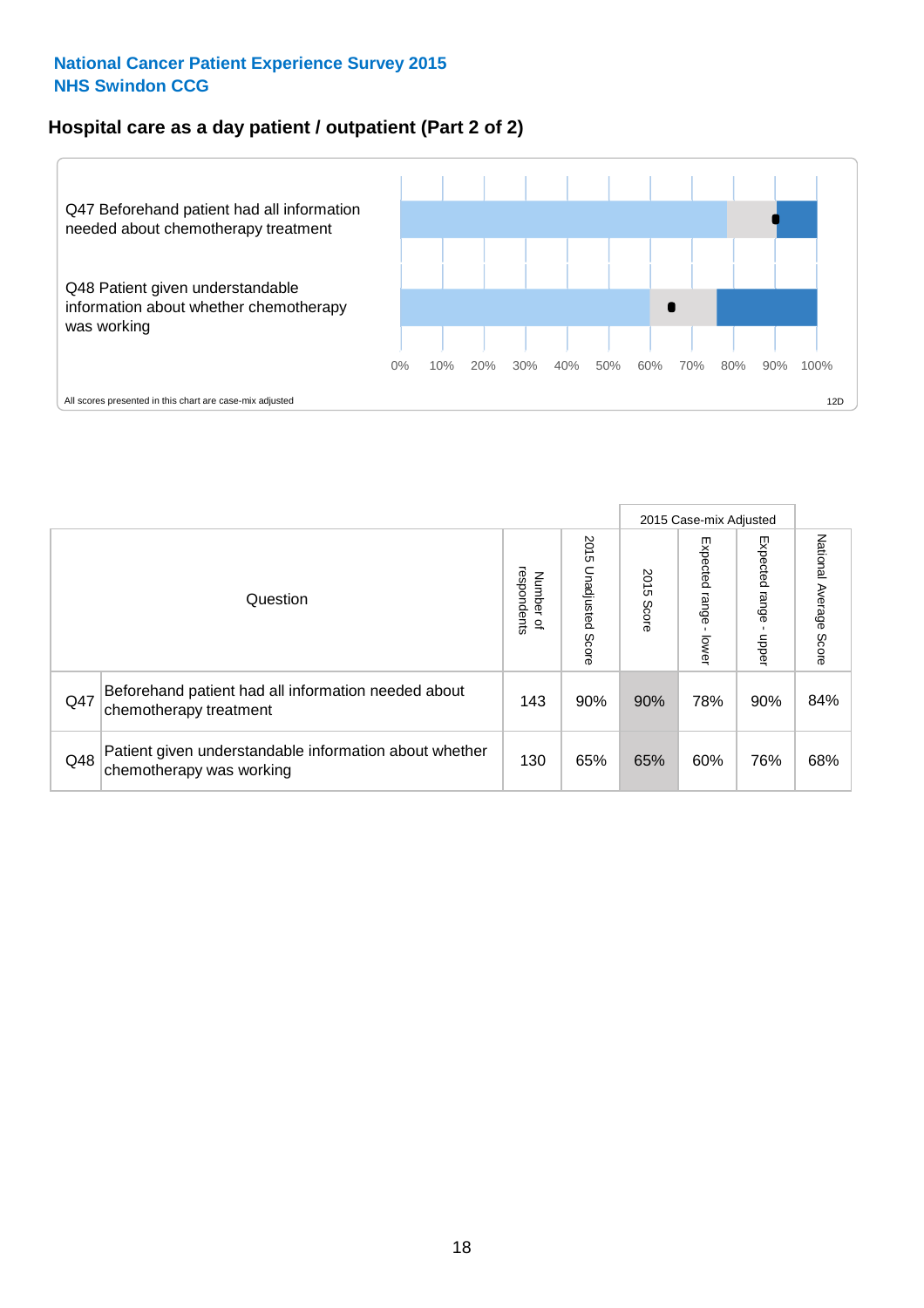#### **Home care and support**



2015 Case-mix Adjusted 2015 Unadjusted Score Expected range - upper National Average Score 2015 Unadjusted Score Expected range - lower National Average Score Expected range - lower Expected range - upper Number of<br>respondents 2015 Score respondents 2015 Score Number of Question Hospital staff gave family or someone close all the  $Q49$  information needed to help with care at home  $Q49$  | 60% | 59% | 51% | 64% | 58% Patient definitely given enough support from health or  $\frac{1}{250}$  social services during treatment  $\frac{1}{45}$   $\frac{145}{51\%}$  50%  $\frac{45\%}{45\%}$  63% 54% Patient definitely given enough support from health or  $\frac{34\%}{30\%}$  social services after treatment  $\frac{34\%}{34\%}$   $\frac{34\%}{56\%}$   $\frac{45\%}{45\%}$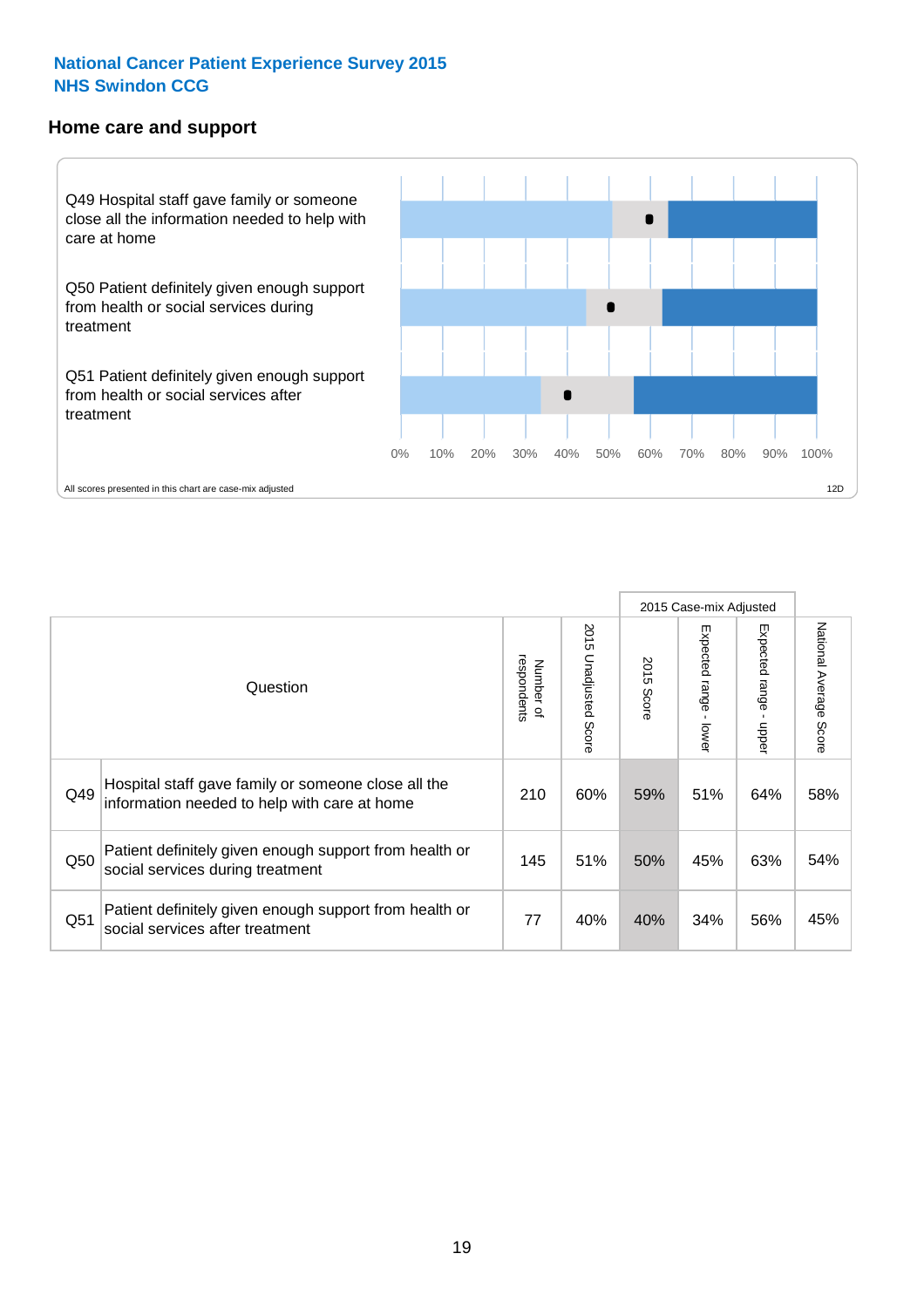### **Care from your general practice**



|     |                                                                           |                                       |                             |               |                              | 2015 Case-mix Adjusted     |                           |
|-----|---------------------------------------------------------------------------|---------------------------------------|-----------------------------|---------------|------------------------------|----------------------------|---------------------------|
|     | Question                                                                  | respondents<br>Number<br>$\mathbf{Q}$ | 2015<br>Unadjusted<br>Score | 2015<br>Score | Expected<br>l range<br>lower | Expected<br>range<br>dpper | National Average<br>Score |
| Q52 | GP given enough information about patient's condition<br>and treatment    | 232                                   | 100%                        | 93%           | 93%                          | 98%                        | 95%                       |
| Q53 | Practice staff definitely did everything they could to<br>support patient | 179                                   | 65%                         | 65%           | 55%                          | 70%                        | 63%                       |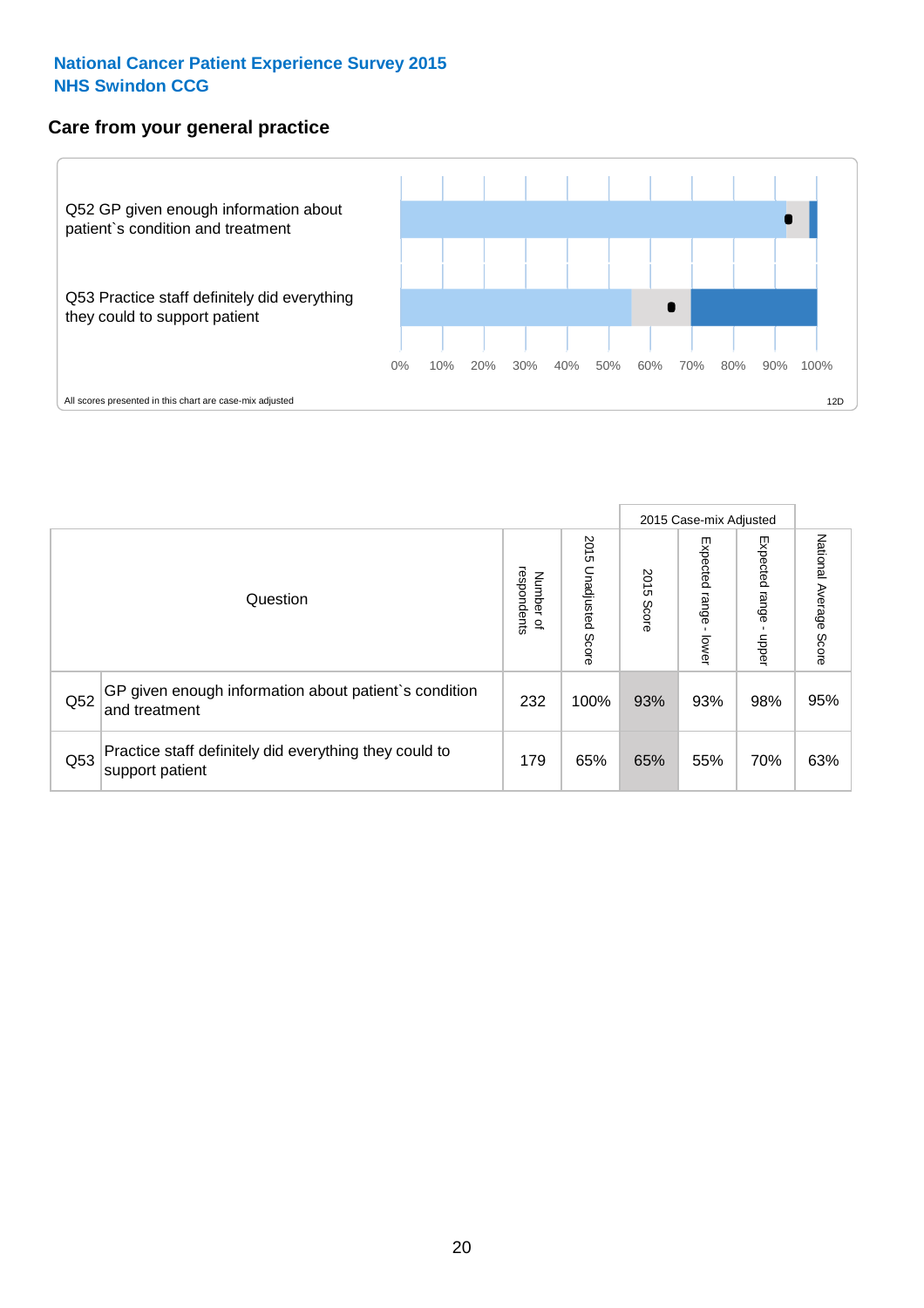# **Your overall NHS care (Part 1 of 2)**



|     |                                                                    |                          |                          |                      | 2015 Case-mix Adjusted                    |                                           |                        |
|-----|--------------------------------------------------------------------|--------------------------|--------------------------|----------------------|-------------------------------------------|-------------------------------------------|------------------------|
|     | Question                                                           | respondents<br>Number of | 2015<br>Unadjusted Score | 2015<br><b>Score</b> | Expected range<br>$\blacksquare$<br>lower | Expected range<br>$\blacksquare$<br>nbber | National Average Score |
| Q54 | Hospital and community staff always worked well together           | 242                      | 55%                      | 55%                  | 54%                                       | 67%                                       | 61%                    |
| Q55 | Patient given a care plan                                          | 186                      | 34%                      | 35%                  | 26%                                       | 40%                                       | 33%                    |
| Q56 | Overall the administration of the care was very good /<br>good     | 247                      | 88%                      | 87%                  | 85%                                       | 93%                                       | 89%                    |
| Q57 | Length of time for attending clinics and appointments was<br>right | 243                      | 60%                      | 61%                  | 58%                                       | 74%                                       | 66%                    |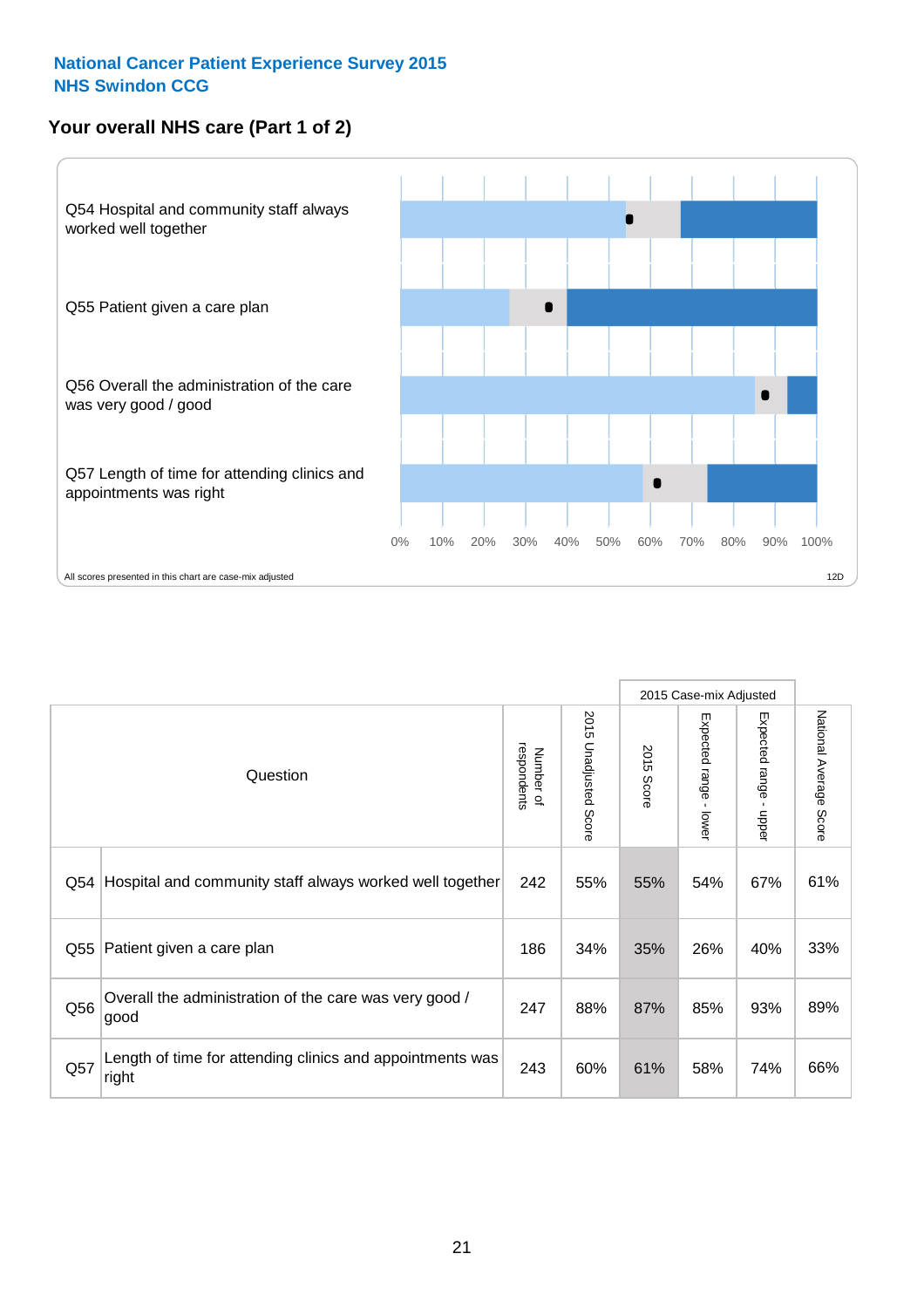## **Your overall NHS care (Part 2 of 2)**



|     |                                                       |                                  | 2015 Case-mix Adjusted      |               |                            |                            |                        |
|-----|-------------------------------------------------------|----------------------------------|-----------------------------|---------------|----------------------------|----------------------------|------------------------|
|     | Question                                              | respondents<br>Numbe<br>$\Omega$ | 2015<br>Unadjusted<br>Score | 2015<br>Score | Expected<br>range<br>lower | Expected<br>range<br>nbber | National Average Score |
| Q58 | Taking part in cancer research discussed with patient | 237                              | 40%                         | 38%           | 20%                        | 36%                        | 28%                    |



|     |                                                                                     |                                   | 2015 Case-mix Adjusted      |               |                                                           |                                                       |                              |
|-----|-------------------------------------------------------------------------------------|-----------------------------------|-----------------------------|---------------|-----------------------------------------------------------|-------------------------------------------------------|------------------------------|
|     | Question                                                                            | respondents<br>Number<br>$\Omega$ | 2015<br>Unadjusted<br>Score | 2015<br>Score | OWer<br>limit<br>range<br>$\overline{\sigma}$<br>expected | Upper<br>limit<br>range<br>$\overline{a}$<br>expected | National<br>Average<br>Score |
| Q59 | Patient's average rating of care scored from very poor to<br><sup>∖</sup> very good | 245                               | 8.6                         | 8.6           | 8.5                                                       | 8.9                                                   | 8.7                          |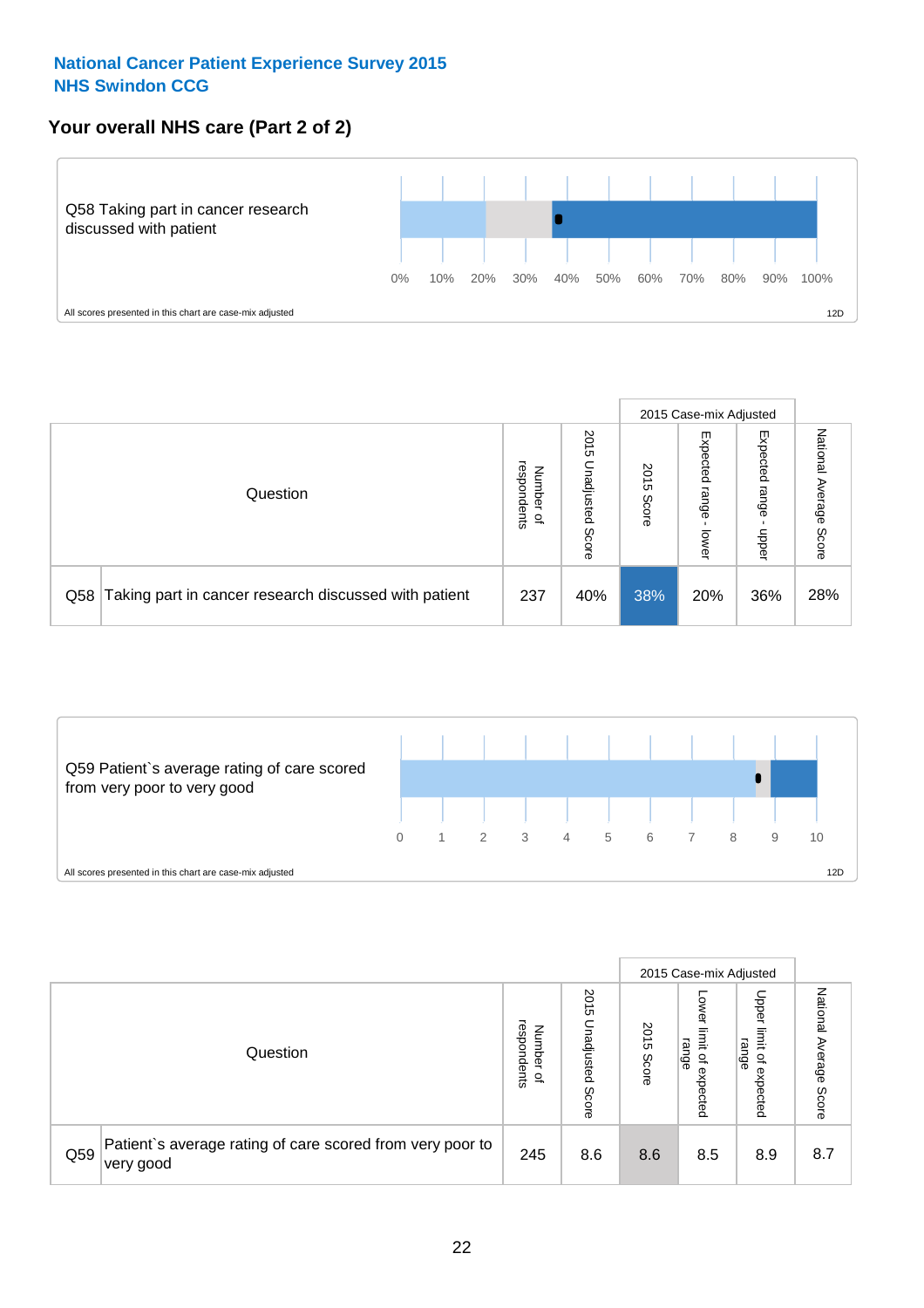# **Comparisons by tumour group for this CCG**

The following tables show the unadjusted CCG and the national percentage scores for each question broken down by tumour group. Where a cell in the table contains an asterisk this indicates that the number of patients in that group was below 21 and too small to display. Where a cell in the table contains "n.a." this indicates that there were no respondents for that tumour group.

# **Seeing your GP**

|                      | Q1. Saw GP once /<br>had to go to hospital | twice before being told | Q2. Patient thought<br>they were seen as<br>soon as necessary |                 |  |
|----------------------|--------------------------------------------|-------------------------|---------------------------------------------------------------|-----------------|--|
| <b>Cancer type</b>   | This CCG <sup>\$</sup>                     | <b>National</b>         | This CCG <sup>\$</sup>                                        | <b>National</b> |  |
| Brain / CNS          | n.a.                                       | 60%                     | $\star$                                                       | 77%             |  |
| <b>Breast</b>        | 95%                                        | 93%                     | 95%                                                           | 88%             |  |
| Colorectal / LGT     | 76%                                        | 72%                     | 68%                                                           | 80%             |  |
| Gynaecological       | $\star$                                    | 75%                     | $\star$                                                       | 78%             |  |
| Haematological       | 57%                                        | 64%                     | 88%                                                           | 80%             |  |
| <b>Head and Neck</b> | $\star$                                    | 77%                     | $\star$                                                       | 79%             |  |
| Lung                 | $\star$                                    | 69%                     | $\star$                                                       | 83%             |  |
| Prostate             | $\star$                                    | 79%                     | $\star$                                                       | 85%             |  |
| Sarcoma              | $\star$                                    | 64%                     | $\star$                                                       | 69%             |  |
| Skin                 | $\star$                                    | 91%                     | $\star$                                                       | 87%             |  |
| <b>Upper Gastro</b>  | $\star$                                    | 70%                     | $\star$                                                       | 78%             |  |
| Urological           | $\star$                                    | 81%                     | $\star$                                                       | 84%             |  |
| Other                | $\star$                                    | 70%                     | $\star$                                                       | 78%             |  |
| <b>All Cancers</b>   | 75%                                        | 76%                     | 86%                                                           | 82%             |  |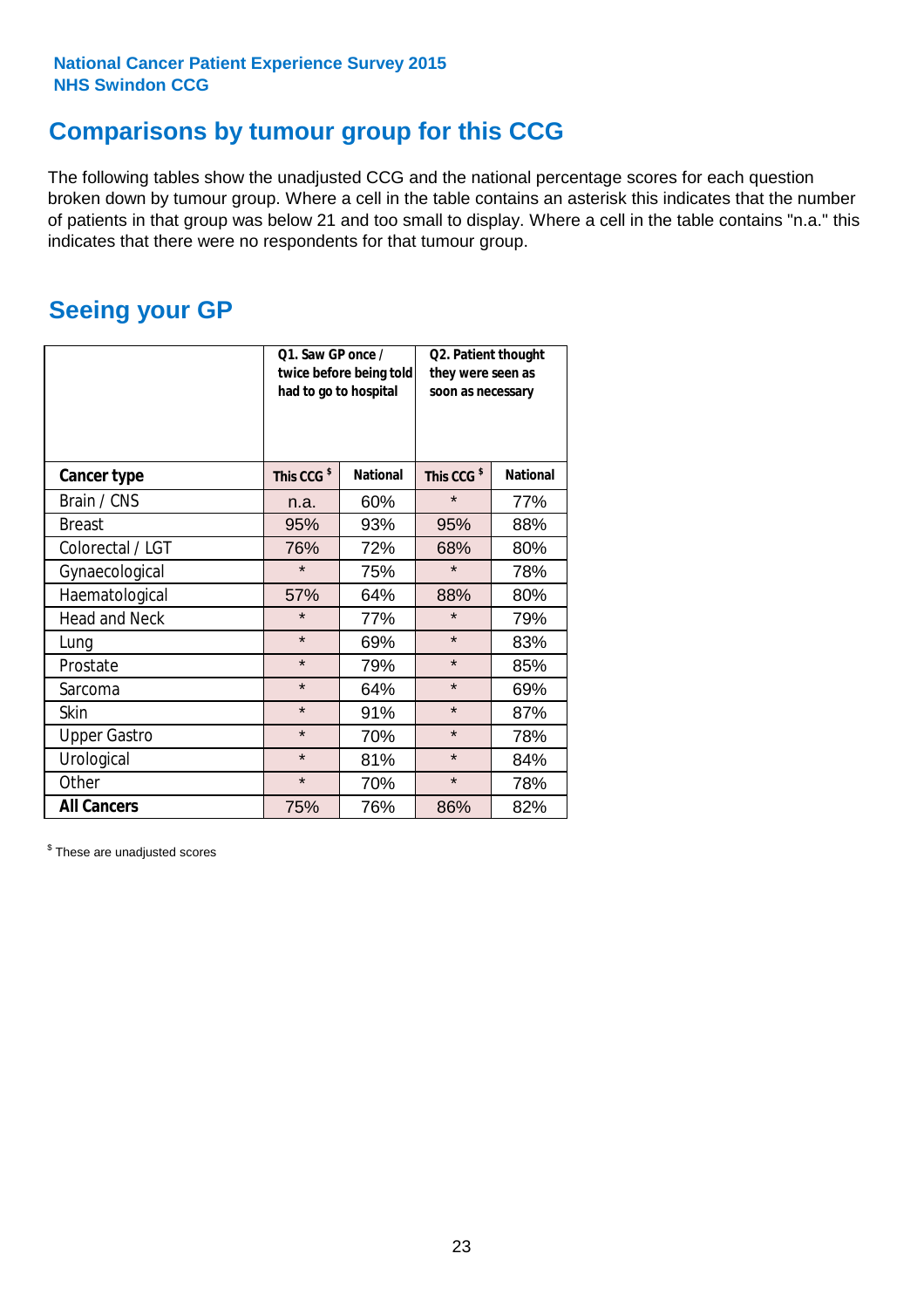# **Diagnostic tests**

|                      | be done was about<br>right | Q6. The length of time<br>waiting for the test to | Q7. Given complete<br>explanation of test<br>results in<br>understandable way |                 |  |  |
|----------------------|----------------------------|---------------------------------------------------|-------------------------------------------------------------------------------|-----------------|--|--|
| <b>Cancer type</b>   | This CCG <sup>\$</sup>     | <b>National</b>                                   | This CCG <sup>\$</sup>                                                        | <b>National</b> |  |  |
| Brain / CNS          | $\star$                    | 87%                                               | $\star$                                                                       | 69%             |  |  |
| <b>Breast</b>        | 93%                        | 90%                                               | 86%                                                                           | 82%             |  |  |
| Colorectal / LGT     | 84%                        | 86%                                               | 85%                                                                           | 81%             |  |  |
| Gynaecological       | $\star$                    | 84%                                               | $\star$                                                                       | 76%             |  |  |
| Haematological       | 89%                        | 87%                                               | 77%                                                                           | 76%             |  |  |
| <b>Head and Neck</b> | $\star$                    | 84%                                               | $\star$                                                                       | 77%             |  |  |
| Lung                 | $\star$                    | 87%                                               | $\star$                                                                       | 78%             |  |  |
| Prostate             | $\star$                    | 85%                                               | $\star$                                                                       | 79%             |  |  |
| Sarcoma              | $\star$                    | 81%                                               | $\star$                                                                       | 77%             |  |  |
| Skin                 | $\star$                    | 89%                                               | $\star$                                                                       | 85%             |  |  |
| <b>Upper Gastro</b>  | $\star$                    | 83%                                               | $\star$                                                                       | 77%             |  |  |
| Urological           | $\star$                    | 85%                                               | $\star$                                                                       | 78%             |  |  |
| Other                | $\star$                    | 85%                                               | $\star$                                                                       | 76%             |  |  |
| <b>All Cancers</b>   | 88%                        | 87%                                               | 81%                                                                           | 79%             |  |  |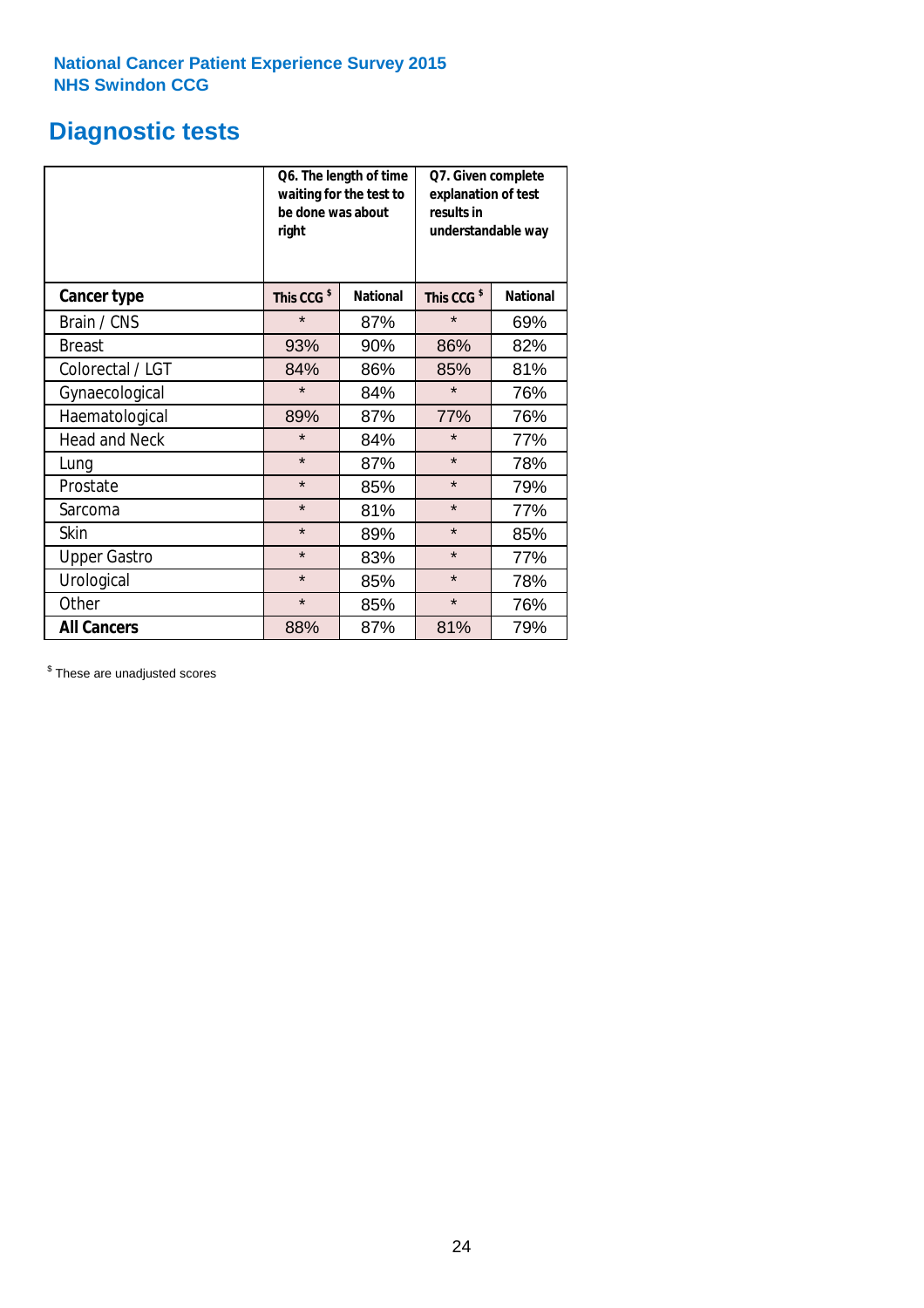# **Finding out what was wrong with you**

|                      | Q8. Patient told they<br>could bring a family<br>member or friend<br>when first told they<br>had cancer |                 | Q9. Patient felt they<br>were told sensitively<br>that they had cancer |                 | Q10. Patient<br>completely understood<br>the explanation of<br>what was wrong |                 | Q11. Patient given<br>easy to understand<br>written information<br>about the type of<br>cancer they had |                 |
|----------------------|---------------------------------------------------------------------------------------------------------|-----------------|------------------------------------------------------------------------|-----------------|-------------------------------------------------------------------------------|-----------------|---------------------------------------------------------------------------------------------------------|-----------------|
| Cancer type          | This CCG <sup>\$</sup>                                                                                  | <b>National</b> | This CCG <sup>\$</sup>                                                 | <b>National</b> | This CCG <sup>\$</sup>                                                        | <b>National</b> | This CCG <sup>\$</sup>                                                                                  | <b>National</b> |
| Brain / CNS          | $\star$                                                                                                 | 85%             | $\star$                                                                | 79%             | $\star$                                                                       | 60%             | $\star$                                                                                                 | 62%             |
| <b>Breast</b>        | 81%                                                                                                     | 83%             | 92%                                                                    | 88%             | 81%                                                                           | 78%             | 71%                                                                                                     | 76%             |
| Colorectal / LGT     | 73%                                                                                                     | 83%             | 79%                                                                    | 85%             | 76%                                                                           | 79%             | 64%                                                                                                     | 71%             |
| Gynaecological       | $\star$                                                                                                 | 75%             | $\star$                                                                | 83%             | $\star$                                                                       | 73%             | $\star$                                                                                                 | 69%             |
| Haematological       | 79%                                                                                                     | 75%             | 87%                                                                    | 83%             | 63%                                                                           | 60%             | 78%                                                                                                     | 74%             |
| <b>Head and Neck</b> | $\star$                                                                                                 | 73%             | $\star$                                                                | 85%             | $\star$                                                                       | 75%             | $\star$                                                                                                 | 61%             |
| Lung                 | $\star$                                                                                                 | 80%             | $\star$                                                                | 83%             | $\star$                                                                       | 75%             | $\star$                                                                                                 | 66%             |
| Prostate             | $\star$                                                                                                 | 80%             | $\star$                                                                | 84%             | $\star$                                                                       | 78%             | $\star$                                                                                                 | 80%             |
| Sarcoma              | $\star$                                                                                                 | 77%             | $\star$                                                                | 82%             | $\star$                                                                       | 63%             | $\star$                                                                                                 | 61%             |
| Skin                 | $\star$                                                                                                 | 71%             | $\star$                                                                | 90%             | $\star$                                                                       | 83%             | $\star$                                                                                                 | 84%             |
| <b>Upper Gastro</b>  | $\star$                                                                                                 | 79%             | $\star$                                                                | 79%             | $\star$                                                                       | 72%             | $\star$                                                                                                 | 64%             |
| Urological           | $\star$                                                                                                 | 74%             | $\star$                                                                | 82%             | $\star$                                                                       | 76%             | $\star$                                                                                                 | 71%             |
| Other                | $\star$                                                                                                 | 77%             | $\star$                                                                | 82%             | $\star$                                                                       | 72%             | $\star$                                                                                                 | 61%             |
| <b>All Cancers</b>   | 74%                                                                                                     | 79%             | 85%                                                                    | 84%             | 72%                                                                           | 73%             | 74%                                                                                                     | 72%             |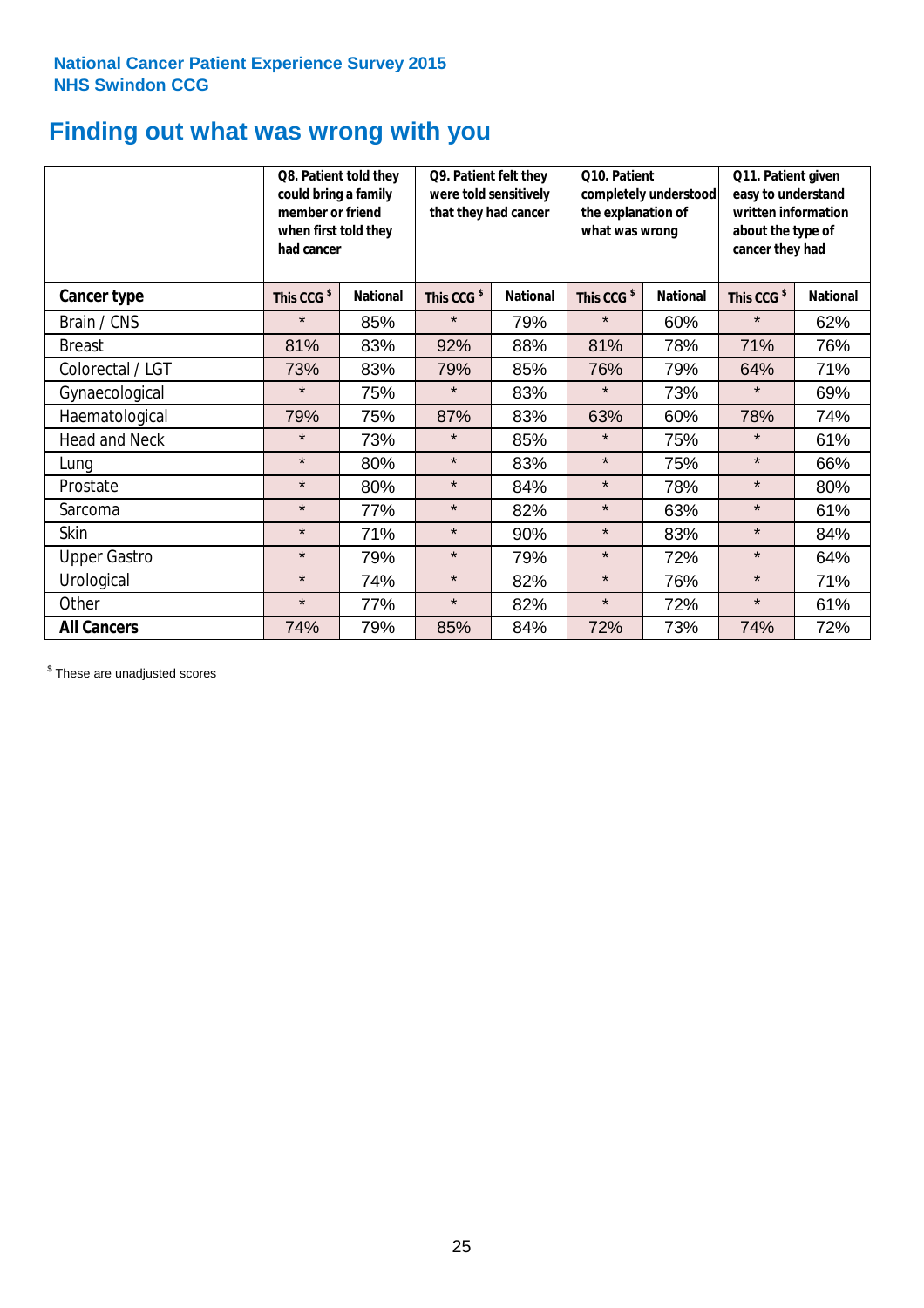# **Deciding the best treatment for you**

|                      | treatment options<br>were completely<br>explained | Q12. Patient felt that | Q13. Possible side<br>understandable way | effects explained in an | Q14. Patient given<br>practical advice and<br>support in dealing with<br>side effects of<br>treatment |                 |  |
|----------------------|---------------------------------------------------|------------------------|------------------------------------------|-------------------------|-------------------------------------------------------------------------------------------------------|-----------------|--|
| <b>Cancer type</b>   | This CCG <sup>\$</sup>                            | <b>National</b>        | This CCG <sup>\$</sup>                   | <b>National</b>         | This CCG <sup>\$</sup>                                                                                | <b>National</b> |  |
| Brain / CNS          | $\star$                                           | 80%                    | $\star$                                  | 71%                     | $\star$                                                                                               | 62%             |  |
| <b>Breast</b>        | 88%                                               | 84%                    | 70%                                      | 76%                     | 62%                                                                                                   | 69%             |  |
| Colorectal / LGT     | 85%                                               | 85%                    | 79%                                      | 75%                     | 79%                                                                                                   | 68%             |  |
| Gynaecological       | $\star$                                           | 84%                    | $\star$                                  | 76%                     | $\star$                                                                                               | 68%             |  |
| Haematological       | 82%                                               | 81%                    | 79%                                      | 69%                     | 77%                                                                                                   | 65%             |  |
| <b>Head and Neck</b> | $\star$                                           | 85%                    | $\star$                                  | 72%                     | $\star$                                                                                               | 67%             |  |
| Lung                 | $\star$                                           | 84%                    | $\star$                                  | 74%                     | $\star$                                                                                               | 69%             |  |
| Prostate             | $\star$                                           | 80%                    | $\star$                                  | 71%                     | $\star$                                                                                               | 61%             |  |
| Sarcoma              | $\star$                                           | 82%                    | $\star$                                  | 75%                     | $\star$                                                                                               | 66%             |  |
| Skin                 | $\star$                                           | 88%                    | $\star$                                  | 75%                     | $\star$                                                                                               | 74%             |  |
| <b>Upper Gastro</b>  | $\star$                                           | 83%                    | $\star$                                  | 72%                     | $\star$                                                                                               | 66%             |  |
| Urological           | $\star$                                           | 80%                    | $\star$                                  | 69%                     | $\star$                                                                                               | 61%             |  |
| Other                | $\star$                                           | 80%                    | $\star$                                  | 72%                     | $\star$                                                                                               | 64%             |  |
| <b>All Cancers</b>   | 83%                                               | 83%                    | 73%                                      | 73%                     | 70%                                                                                                   | 66%             |  |

|                      | in the future          | Q15. Patient definitely<br>told about side effects<br>that could affect them | Q16. Patient definitely<br>involved in decisions<br>about care and<br>treatment |                 |  |
|----------------------|------------------------|------------------------------------------------------------------------------|---------------------------------------------------------------------------------|-----------------|--|
| <b>Cancer type</b>   | This CCG <sup>\$</sup> | <b>National</b>                                                              | This CCG <sup>\$</sup>                                                          | <b>National</b> |  |
| Brain / CNS          | $\star$                | 56%                                                                          | $\star$                                                                         | 74%             |  |
| <b>Breast</b>        | 59%                    | 55%                                                                          | 76%                                                                             | 79%             |  |
| Colorectal / LGT     | 71%                    | 56%                                                                          | 86%                                                                             | 79%             |  |
| Gynaecological       | $\star$                | 54%                                                                          | $\star$                                                                         | 76%             |  |
| Haematological       | 55%                    | 50%                                                                          |                                                                                 | 77%             |  |
| <b>Head and Neck</b> | $\star$                | 58%                                                                          | $\star$                                                                         | 76%             |  |
| Lung                 | $\star$                | 54%                                                                          | $\star$                                                                         | 78%             |  |
| Prostate             | $\star$                | 63%                                                                          | $\star$                                                                         | 79%             |  |
| Sarcoma              | $\star$                | 54%                                                                          | $\star$                                                                         | 77%             |  |
| Skin                 | $\star$                | 66%                                                                          | $\star$                                                                         | 86%             |  |
| <b>Upper Gastro</b>  | $\star$                | 53%                                                                          | $\star$                                                                         | 77%             |  |
| Urological           | $\star$                | 52%                                                                          | $\star$                                                                         | 75%             |  |
| Other                | $\star$                | 51%                                                                          | $\star$                                                                         | 75%             |  |
| <b>All Cancers</b>   | 57%                    | 54%                                                                          | 81%                                                                             | 78%             |  |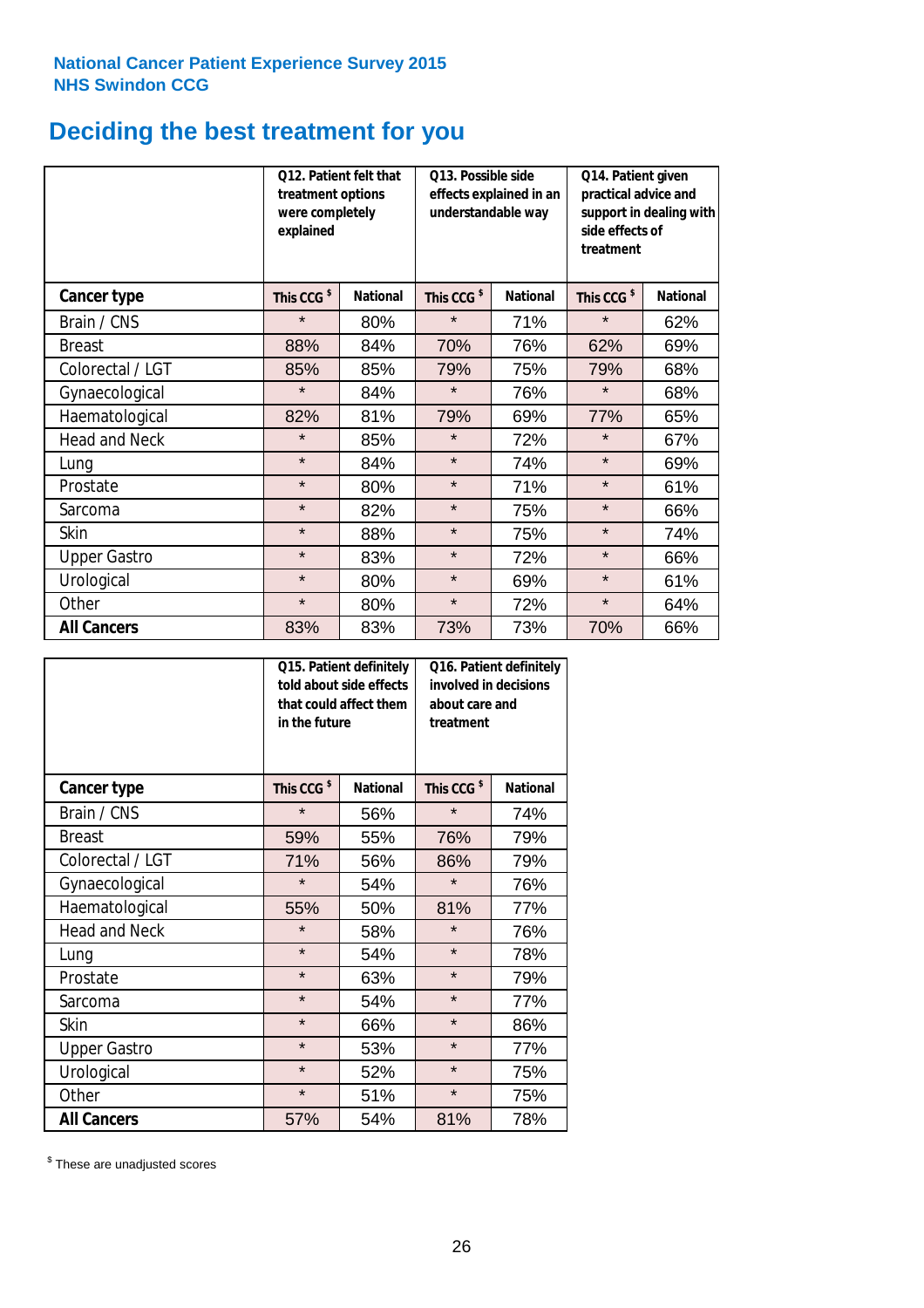# **Clinical Nurse Specialist**

|                      | would support them<br>through their<br>treatment | Q17. Patient given the<br>name of the CNS who | Q18. Patient found it<br>easy to contact their<br><b>CNS</b> |                 | <b>Q19. Get</b><br>understandable<br>answers to important<br>questions all or most<br>of the time |                 |  |
|----------------------|--------------------------------------------------|-----------------------------------------------|--------------------------------------------------------------|-----------------|---------------------------------------------------------------------------------------------------|-----------------|--|
| <b>Cancer type</b>   | This CCG <sup>\$</sup>                           | <b>National</b>                               | This CCG <sup>\$</sup>                                       | <b>National</b> | This CCG <sup>\$</sup>                                                                            | <b>National</b> |  |
| Brain / CNS          | $\star$                                          | 95%                                           | $\star$                                                      | 84%             | $\star$                                                                                           | 85%             |  |
| <b>Breast</b>        | 87%                                              | 94%                                           | 86%                                                          | 85%             | 89%                                                                                               | 88%             |  |
| Colorectal / LGT     | 93%                                              | 91%                                           | $\star$                                                      | 88%             | 86%                                                                                               | 90%             |  |
| Gynaecological       | $\star$                                          | 93%                                           | $\star$                                                      | 86%             | $\star$                                                                                           | 87%             |  |
| Haematological       | 92%                                              | 89%                                           | 94%                                                          | 89%             | 91%                                                                                               | 90%             |  |
| <b>Head and Neck</b> | $\star$                                          | 88%                                           | $\star$                                                      | 86%             | $\star$                                                                                           | 88%             |  |
| Lung                 | $\star$                                          | 93%                                           | $\star$                                                      | 89%             | $\star$                                                                                           | 89%             |  |
| Prostate             | $\star$                                          | 89%                                           | $\star$                                                      | 83%             | $\star$                                                                                           | 88%             |  |
| Sarcoma              | $\star$                                          | 87%                                           | $\star$                                                      | 86%             | $\star$                                                                                           | 88%             |  |
| Skin                 | $\star$                                          | 88%                                           | $\star$                                                      | 90%             | $\star$                                                                                           | 92%             |  |
| <b>Upper Gastro</b>  | $\star$                                          | 92%                                           | $\star$                                                      | 87%             | $\star$                                                                                           | 88%             |  |
| Urological           | $\star$                                          | 80%                                           | $\star$                                                      | 85%             | $\star$                                                                                           | 88%             |  |
| Other                | $\star$                                          | 86%                                           | $\star$                                                      | 86%             | $\star$                                                                                           | 87%             |  |
| <b>All Cancers</b>   | 90%                                              | 90%                                           | 87%                                                          | 87%             | 88%                                                                                               | 88%             |  |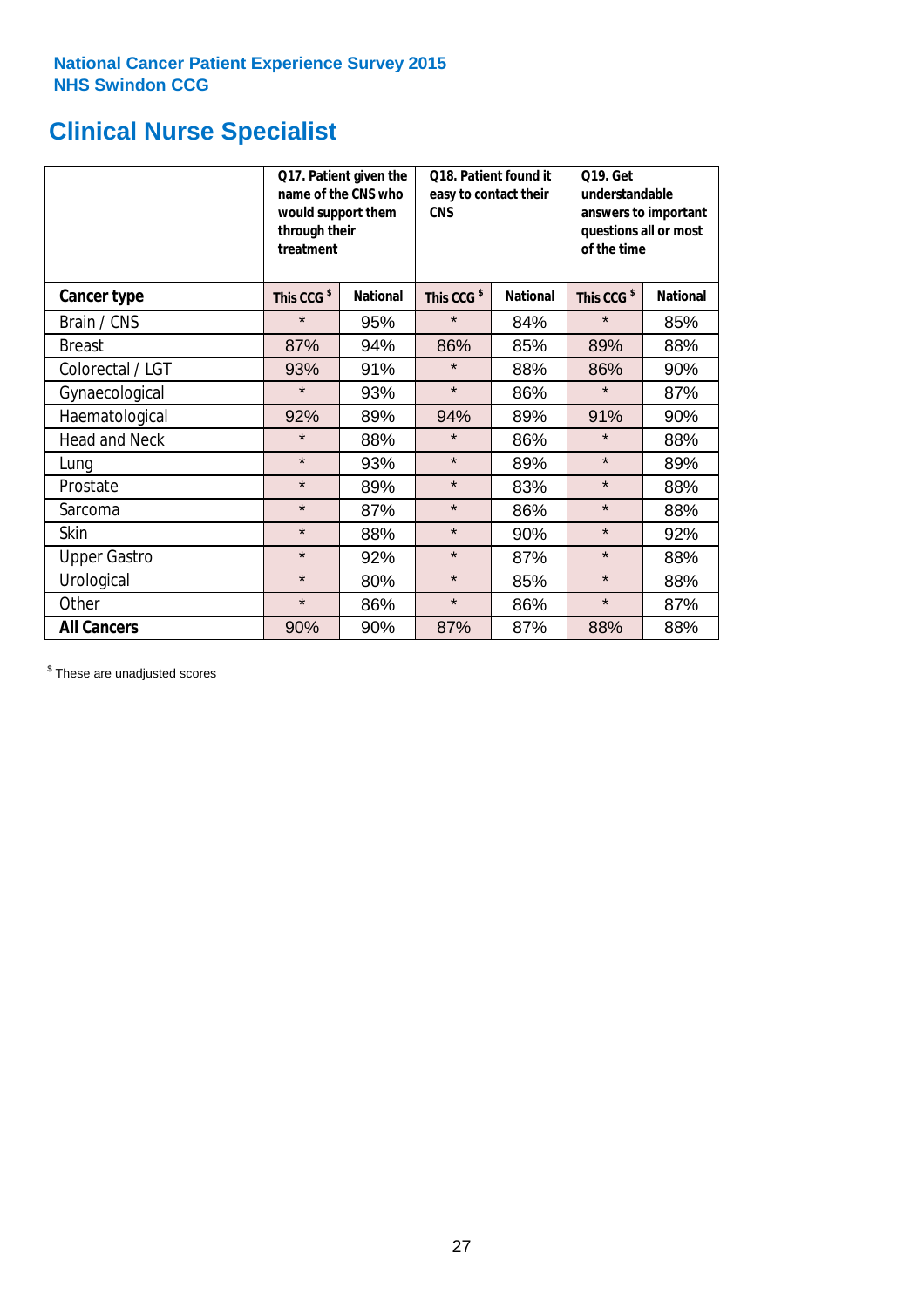# **Support for people with cancer**

|                      | Q20. Hospital staff<br>gave information | about support groups | Q21. Hospital staff<br>gave information<br>about impact cancer<br>could have on day to<br>day activities |                 | Q22. Hospital staff<br>gave information on<br>getting financial help |                 | Q23. Hospital staff told<br>patient they could get<br>free prescriptions |                 |
|----------------------|-----------------------------------------|----------------------|----------------------------------------------------------------------------------------------------------|-----------------|----------------------------------------------------------------------|-----------------|--------------------------------------------------------------------------|-----------------|
| Cancer type          | This CCG <sup>\$</sup>                  | <b>National</b>      | This CCG <sup>\$</sup>                                                                                   | <b>National</b> | This CCG <sup>\$</sup>                                               | <b>National</b> | This CCG <sup>\$</sup>                                                   | <b>National</b> |
| Brain / CNS          | $\star$                                 | 85%                  | $\star$                                                                                                  | 80%             | $\star$                                                              | 72%             | $\star$                                                                  | 79%             |
| <b>Breast</b>        | 80%                                     | 88%                  | 84%                                                                                                      | 85%             | 59%                                                                  | 60%             | 81%                                                                      | 80%             |
| Colorectal / LGT     | 88%                                     | 82%                  | $\star$                                                                                                  | 82%             | $\star$                                                              | 52%             | $\star$                                                                  | 83%             |
| Gynaecological       | $\star$                                 | 83%                  | $\star$                                                                                                  | 81%             | $\star$                                                              | 58%             | $\star$                                                                  | 76%             |
| Haematological       | 86%                                     | 82%                  | 90%                                                                                                      | 82%             | 87%                                                                  | 56%             | 89%                                                                      | 86%             |
| <b>Head and Neck</b> | $\star$                                 | 83%                  | $\star$                                                                                                  | 80%             | $\star$                                                              | 55%             | $\star$                                                                  | 80%             |
| Lung                 | $\star$                                 | 82%                  | $\star$                                                                                                  | 80%             | $\star$                                                              | 68%             | $\star$                                                                  | 85%             |
| Prostate             | $\star$                                 | 85%                  | $\star$                                                                                                  | 81%             | $\star$                                                              | 41%             | $\star$                                                                  | 76%             |
| Sarcoma              | $\star$                                 | 82%                  | $\star$                                                                                                  | 80%             | $\star$                                                              | 57%             | $\star$                                                                  | 75%             |
| Skin                 | $\star$                                 | 85%                  | $\star$                                                                                                  | 85%             | $\star$                                                              | 51%             | $\star$                                                                  | 65%             |
| <b>Upper Gastro</b>  | $\star$                                 | 82%                  | $\star$                                                                                                  | 78%             | $\star$                                                              | 57%             | $\star$                                                                  | 83%             |
| Urological           | $\star$                                 | 71%                  | $\star$                                                                                                  | 70%             | $\star$                                                              | 33%             | $\star$                                                                  | 69%             |
| Other                | $\star$                                 | 80%                  | $\star$                                                                                                  | 77%             | $\star$                                                              | 53%             | $\star$                                                                  | 79%             |
| <b>All Cancers</b>   | 85%                                     | 83%                  | 86%                                                                                                      | 81%             | 67%                                                                  | 55%             | 83%                                                                      | 80%             |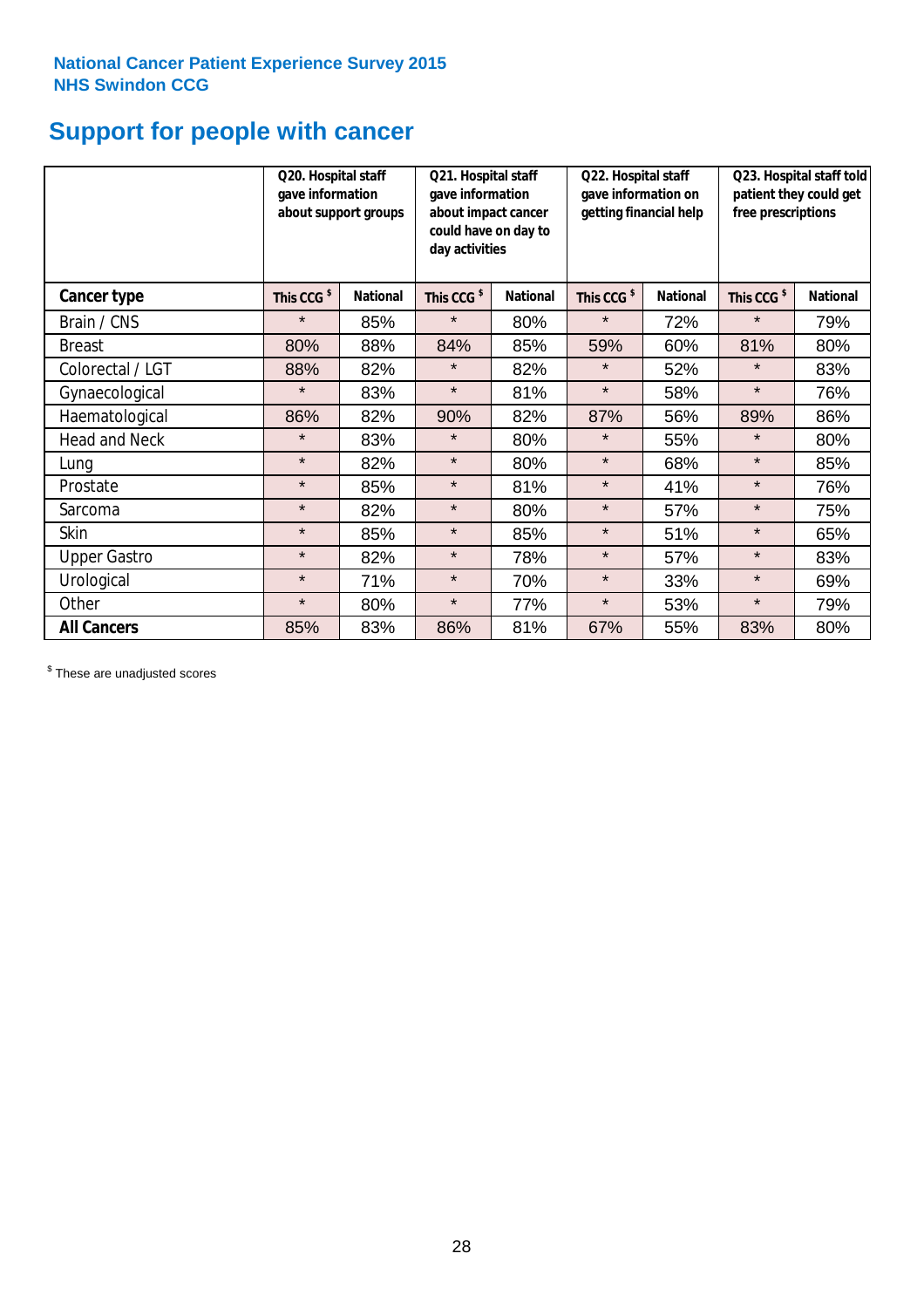# **Operations**

|                      | Q26. Staff explained<br>how operation had<br>gone in<br>understandable way |                 |  |  |
|----------------------|----------------------------------------------------------------------------|-----------------|--|--|
| <b>Cancer type</b>   | This CCG <sup>\$</sup>                                                     | <b>National</b> |  |  |
| Brain / CNS          | $\star$                                                                    | 75%             |  |  |
| <b>Breast</b>        | 77%                                                                        | 77%             |  |  |
| Colorectal / LGT     | 77%                                                                        | 81%             |  |  |
| Gynaecological       | $\star$                                                                    | 79%             |  |  |
| Haematological       | $\star$                                                                    | 75%             |  |  |
| <b>Head and Neck</b> | $\star$                                                                    | 77%             |  |  |
| Lung                 | $\star$                                                                    | 76%             |  |  |
| Prostate             | $\star$                                                                    | 76%             |  |  |
| Sarcoma              | $\star$                                                                    | 80%             |  |  |
| Skin                 | $\star$                                                                    | 84%             |  |  |
| <b>Upper Gastro</b>  | $\star$                                                                    | 81%             |  |  |
| Urological           | $\star$                                                                    | 74%             |  |  |
| Other                | $\star$<br>78%                                                             |                 |  |  |
| <b>All Cancers</b>   | 77%                                                                        | 78%             |  |  |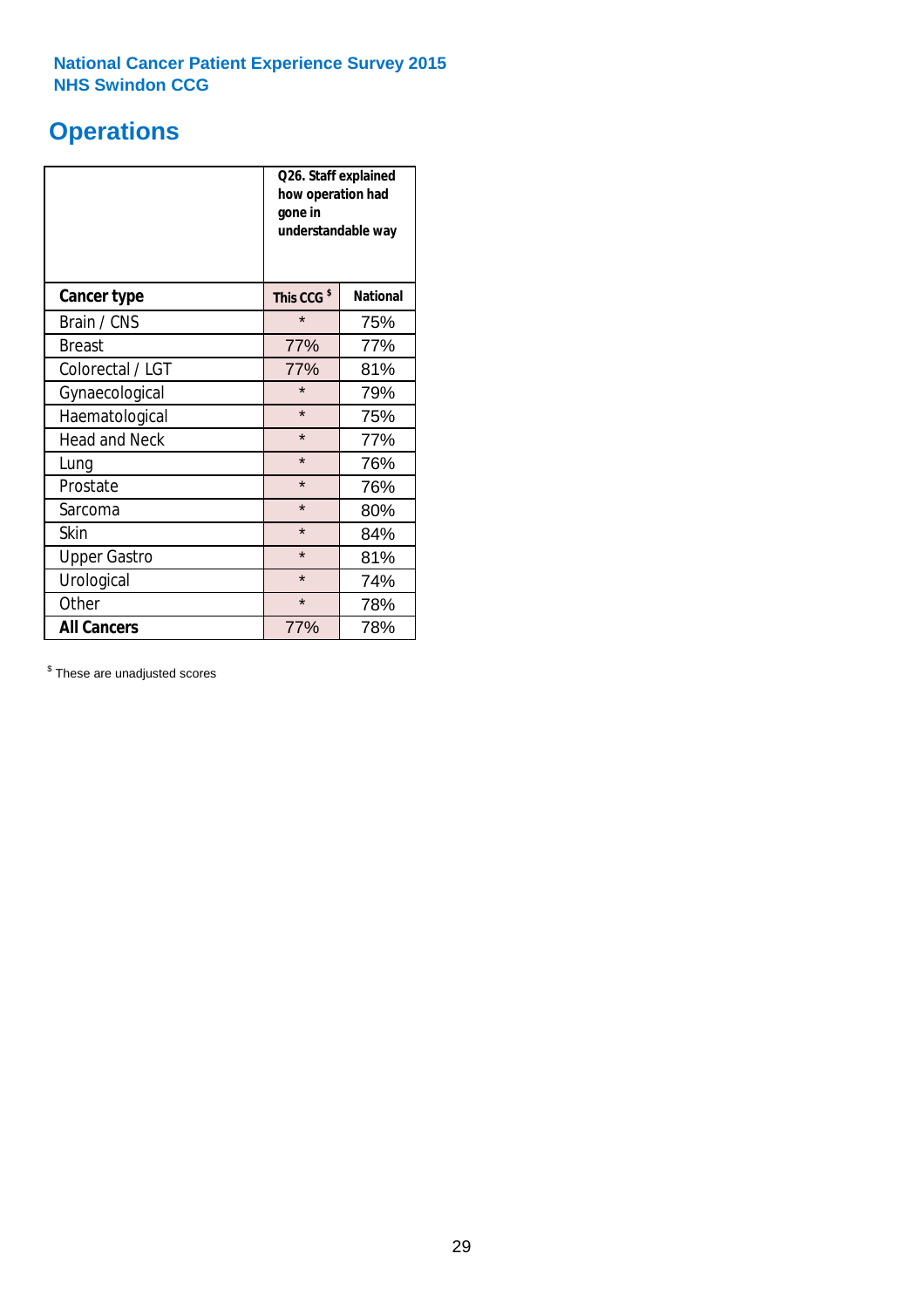# **Hospital care as an inpatient (Part 1 of 2)**

|                      | or nurses did not talk<br>they were not there | Q28. Groups of doctors<br>in front of patient as if | Q29. Patient had<br>confidence and trust in<br>all doctors treating<br>them |                 | Q30. Patient's family<br>or someone close<br>definitely had<br>opportunity to talk to<br>doctor |                 | Q31. Patient had<br>confidence and trust in<br>all ward nurses |                 |
|----------------------|-----------------------------------------------|-----------------------------------------------------|-----------------------------------------------------------------------------|-----------------|-------------------------------------------------------------------------------------------------|-----------------|----------------------------------------------------------------|-----------------|
| Cancer type          | This CCG <sup>\$</sup>                        | <b>National</b>                                     | This CCG <sup>\$</sup>                                                      | <b>National</b> | This CCG <sup>\$</sup>                                                                          | <b>National</b> | This CCG <sup>\$</sup>                                         | <b>National</b> |
| Brain / CNS          | $\star$                                       | 68%                                                 | $\star$                                                                     | 78%             | $\star$                                                                                         | 65%             | $\star$                                                        | 67%             |
| <b>Breast</b>        | 89%                                           | 89%                                                 | 82%                                                                         | 86%             | 68%                                                                                             | 73%             | 66%                                                            | 74%             |
| Colorectal / LGT     | 79%                                           | 75%                                                 | 88%                                                                         | 85%             | 61%                                                                                             | 72%             | 54%                                                            | 68%             |
| Gynaecological       | $\star$                                       | 84%                                                 | $\star$                                                                     | 86%             | $\star$                                                                                         | 71%             | $\star$                                                        | 69%             |
| Haematological       | 85%                                           | 80%                                                 | 86%                                                                         | 81%             | 89%                                                                                             | 75%             | 71%                                                            | 73%             |
| <b>Head and Neck</b> | $\star$                                       | 79%                                                 | $\star$                                                                     | 85%             | $\star$                                                                                         | 73%             | $\star$                                                        | 72%             |
| Lung                 | $\star$                                       | 75%                                                 | $\star$                                                                     | 82%             | $\star$                                                                                         | 71%             | $\star$                                                        | 73%             |
| Prostate             | $\star$                                       | 84%                                                 | $\star$                                                                     | 87%             | $\star$                                                                                         | 72%             | $\star$                                                        | 75%             |
| Sarcoma              | $\star$                                       | 82%                                                 | $\star$                                                                     | 85%             | $\star$                                                                                         | 75%             | $\star$                                                        | 70%             |
| Skin                 | $\star$                                       | 85%                                                 | $\star$                                                                     | 90%             | $\star$                                                                                         | 79%             | $\star$                                                        | 84%             |
| <b>Upper Gastro</b>  | $\star$                                       | 75%                                                 | $\star$                                                                     | 83%             | $\star$                                                                                         | 72%             | $\star$                                                        | 70%             |
| Urological           | $\star$                                       | 80%                                                 | $\star$                                                                     | 84%             | $\star$                                                                                         | 67%             | $\star$                                                        | 75%             |
| Other                | $\star$                                       | 79%                                                 | $\star$                                                                     | 79%             | $\star$                                                                                         | 70%             | $\star$                                                        | 69%             |
| <b>All Cancers</b>   | 83%                                           | 81%                                                 | 84%                                                                         | 84%             | 73%                                                                                             | 72%             | 67%                                                            | 72%             |

|                      | Q32. Always / nearly<br>always enough nurses<br>on duty |                 | Q33. All staff asked<br>patient what name<br>they preferred to be<br>called by |                 | Q34. Always given<br>enough privacy when<br>discussing condition or<br>treatment |                 | Q35. Patient was able<br>to discuss worries or<br>fears with staff during<br>visit |                 |
|----------------------|---------------------------------------------------------|-----------------|--------------------------------------------------------------------------------|-----------------|----------------------------------------------------------------------------------|-----------------|------------------------------------------------------------------------------------|-----------------|
| <b>Cancer type</b>   | This CCG <sup>\$</sup>                                  | <b>National</b> | This CCG <sup>\$</sup>                                                         | <b>National</b> | This CCG <sup>\$</sup>                                                           | <b>National</b> | This CCG <sup>\$</sup>                                                             | <b>National</b> |
| Brain / CNS          | $\star$                                                 | 64%             | $\star$                                                                        | 69%             | $\star$                                                                          | 80%             | $\star$                                                                            | 44%             |
| <b>Breast</b>        | 64%                                                     | 69%             | 58%                                                                            | 60%             | 91%                                                                              | 86%             | 50%                                                                                | 53%             |
| Colorectal / LGT     | 46%                                                     | 61%             | 79%                                                                            | 70%             | 88%                                                                              | 84%             | $\star$                                                                            | 54%             |
| Gynaecological       | $\star$                                                 | 65%             | $\star$                                                                        | 63%             | $\star$                                                                          | 82%             | $\star$                                                                            | 50%             |
| Haematological       | 46%                                                     | 63%             | 75%                                                                            | 67%             | 100%                                                                             | 86%             | 84%                                                                                | 55%             |
| <b>Head and Neck</b> | $\star$                                                 | 67%             | $\star$                                                                        | 66%             | $\star$                                                                          | 85%             | $\star$                                                                            | 50%             |
| Lung                 | $\star$                                                 | 68%             | $\star$                                                                        | 71%             | $\star$                                                                          | 84%             | $\star$                                                                            | 49%             |
| Prostate             | $\star$                                                 | 71%             | $\star$                                                                        | 67%             | $\star$                                                                          | 87%             | $\star$                                                                            | 52%             |
| Sarcoma              | $\star$                                                 | 68%             | $\star$                                                                        | 71%             | $\star$                                                                          | 87%             | $\star$                                                                            | 52%             |
| Skin                 | $\star$                                                 | 81%             | $\star$                                                                        | 67%             | $\star$                                                                          | 89%             | $\star$                                                                            | 61%             |
| <b>Upper Gastro</b>  | $\star$                                                 | 62%             | $\star$                                                                        | 75%             | $\star$                                                                          | 83%             | $\star$                                                                            | 53%             |
| Urological           | $\star$                                                 | 68%             | $\star$                                                                        | 71%             | $\star$                                                                          | 84%             | $\star$                                                                            | 46%             |
| Other                | $\star$                                                 | 62%             | $\star$                                                                        | 66%             | $\star$                                                                          | 82%             | $\star$                                                                            | 48%             |
| <b>All Cancers</b>   | 61%                                                     | 66%             | 73%                                                                            | 67%             | 91%                                                                              | 85%             | 52%                                                                                | 52%             |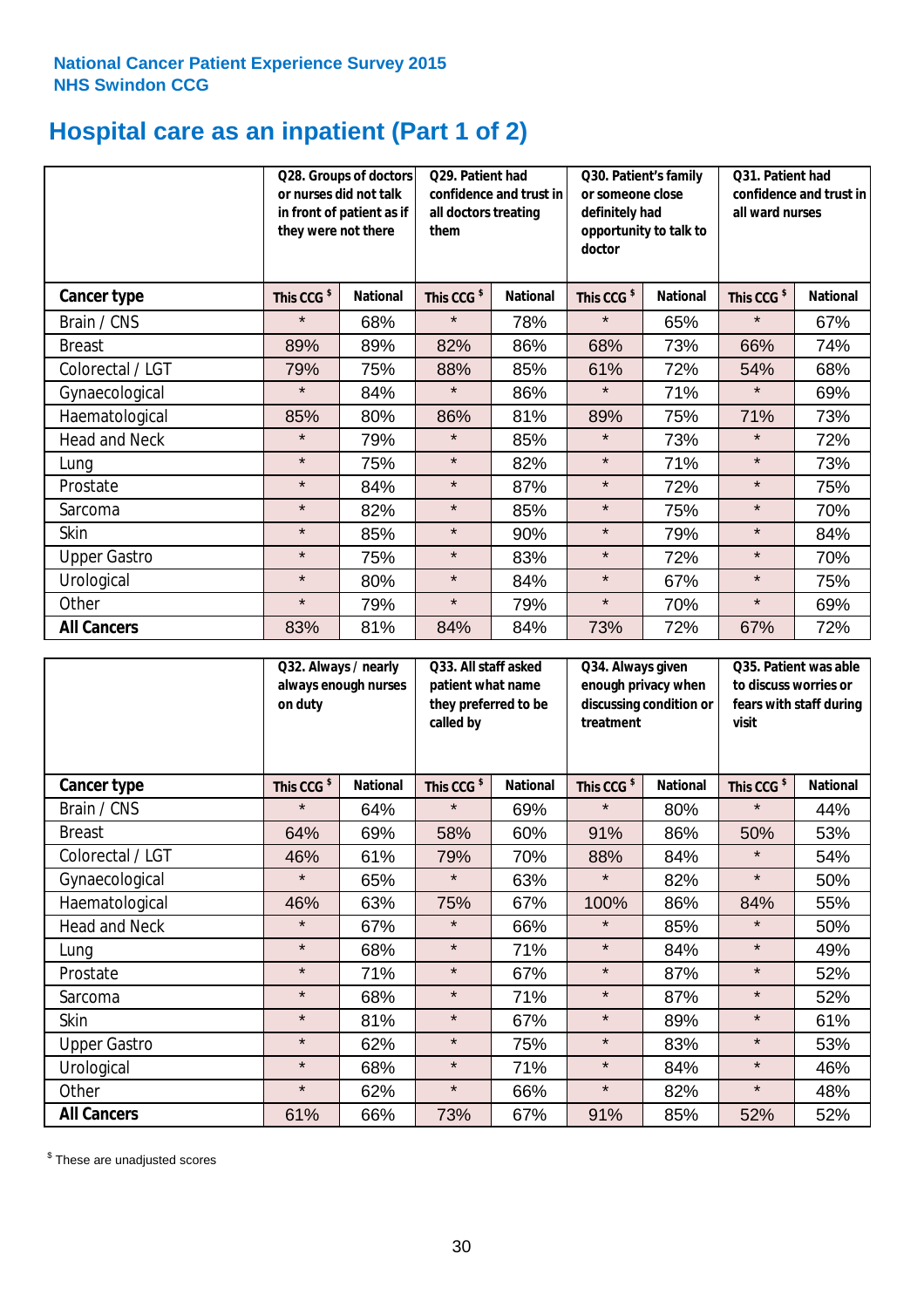# **Hospital care as an inpatient (Part 2 of 2)**

|                      | Q36. Hospital staff<br>definitely did<br>everything to help<br>control pain |                 | Q37. Always treated<br>with respect and<br>dignity by staff |                 | Q38. Given clear<br>written information<br>about what should /<br>should not do post<br>discharge |                 | Q39. Staff told patient<br>who to contact if<br>worried post discharge |                 |
|----------------------|-----------------------------------------------------------------------------|-----------------|-------------------------------------------------------------|-----------------|---------------------------------------------------------------------------------------------------|-----------------|------------------------------------------------------------------------|-----------------|
| Cancer type          | This CCG <sup>\$</sup>                                                      | <b>National</b> | This CCG <sup>\$</sup>                                      | <b>National</b> | This CCG <sup>\$</sup>                                                                            | <b>National</b> | This CCG <sup>\$</sup>                                                 | <b>National</b> |
| Brain / CNS          | $\star$                                                                     | 82%             | $\star$                                                     | 84%             | $\star$                                                                                           | 79%             | $\star$                                                                | 91%             |
| <b>Breast</b>        | 86%                                                                         | 86%             | 91%                                                         | 88%             | 93%                                                                                               | 90%             | 98%                                                                    | 95%             |
| Colorectal / LGT     | 78%                                                                         | 84%             | 79%                                                         | 86%             | 91%                                                                                               | 83%             | 100%                                                                   | 94%             |
| Gynaecological       | $\star$                                                                     | 83%             | $\star$                                                     | 85%             | $\star$                                                                                           | 86%             | $\star$                                                                | 93%             |
| Haematological       | $\star$                                                                     | 84%             | 96%                                                         | 89%             | 80%                                                                                               | 79%             | 96%                                                                    | 95%             |
| <b>Head and Neck</b> | $\star$                                                                     | 84%             | $\star$                                                     | 88%             | $\star$                                                                                           | 86%             | $\star$                                                                | 92%             |
| Lung                 | $\star$                                                                     | 83%             | $\star$                                                     | 87%             | $\star$                                                                                           | 81%             | $\star$                                                                | 92%             |
| Prostate             | $\star$                                                                     | 85%             | $\star$                                                     | 91%             | $\star$                                                                                           | 87%             | $\star$                                                                | 94%             |
| Sarcoma              | $\star$                                                                     | 86%             | $\star$                                                     | 91%             | $\star$                                                                                           | 83%             | $\star$                                                                | 94%             |
| Skin                 | $\star$                                                                     | 88%             | $\star$                                                     | 93%             | $\star$                                                                                           | 91%             | $\star$                                                                | 97%             |
| <b>Upper Gastro</b>  | $\star$                                                                     | 83%             | $\star$                                                     | 86%             | $\star$                                                                                           | 79%             | $\star$                                                                | 93%             |
| Urological           | $\star$                                                                     | 80%             | $\star$                                                     | 88%             | $\star$                                                                                           | 83%             | $\star$                                                                | 90%             |
| Other                | $\star$                                                                     | 82%             | $\star$                                                     | 85%             | $\star$                                                                                           | 80%             | $\star$                                                                | 92%             |
| <b>All Cancers</b>   | 86%                                                                         | 84%             | 88%                                                         | 87%             | 87%                                                                                               | 84%             | 94%                                                                    | 94%             |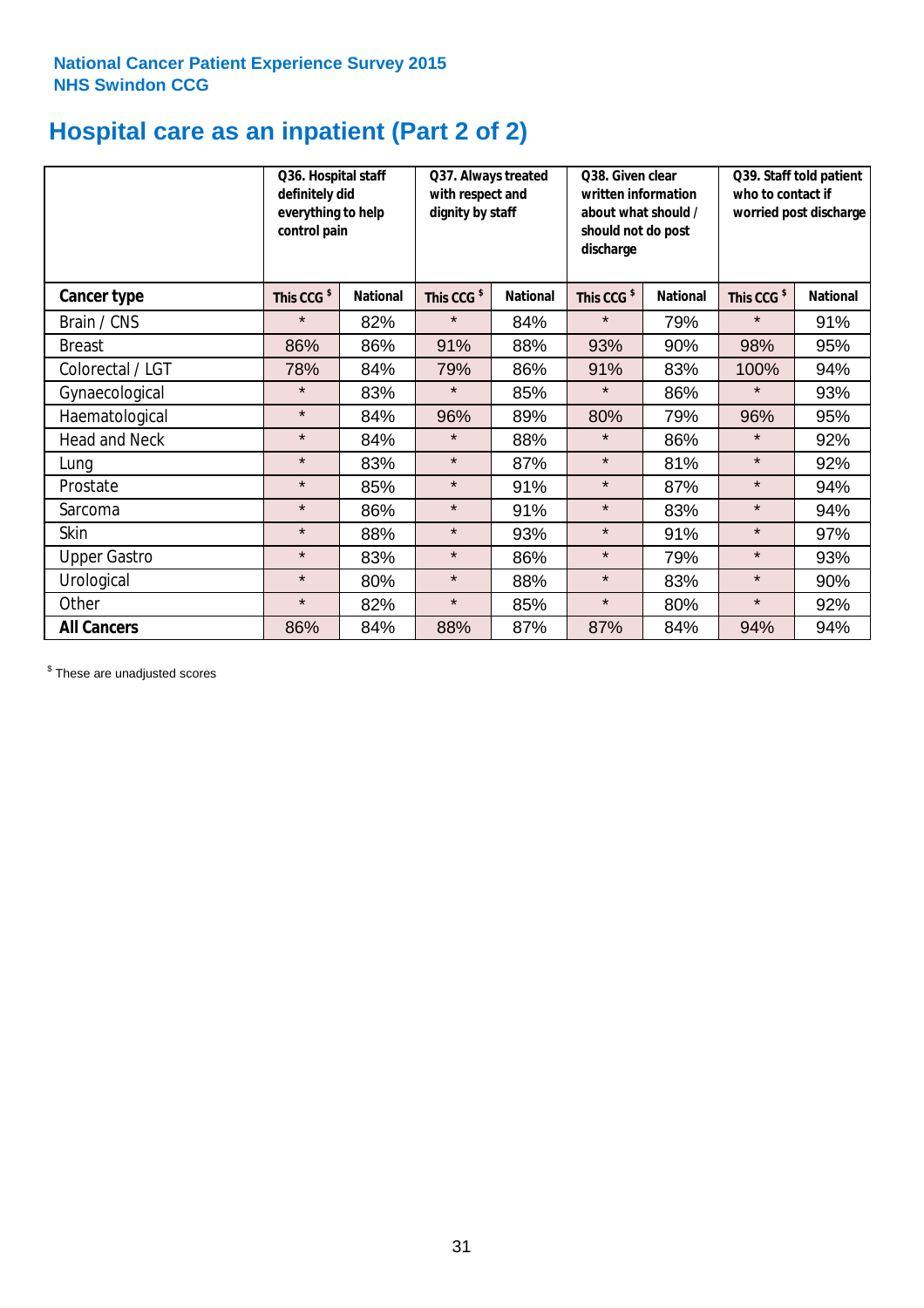# **Hospital care as a day patient / outpatient**

|                      | to discuss worries or<br>visit | Q41. Patient was able<br>fears with staff during | Q42. Doctor had the<br>right notes and other<br>documentation with<br>them |                 | Q44. Beforehand<br>patient had all<br>information needed<br>about radiotherapy<br>treatment |                 | Q45. Patient given<br>understandable<br>information about<br>whether radiotherapy<br>was working |                 |
|----------------------|--------------------------------|--------------------------------------------------|----------------------------------------------------------------------------|-----------------|---------------------------------------------------------------------------------------------|-----------------|--------------------------------------------------------------------------------------------------|-----------------|
| <b>Cancer type</b>   | This CCG <sup>\$</sup>         | <b>National</b>                                  | This CCG <sup>\$</sup>                                                     | <b>National</b> | This CCG <sup>\$</sup>                                                                      | <b>National</b> | This CCG <sup>\$</sup>                                                                           | <b>National</b> |
| Brain / CNS          | $\star$                        | 65%                                              | $\star$                                                                    | 94%             | n.a.                                                                                        | 85%             | n.a.                                                                                             | 52%             |
| <b>Breast</b>        | 60%                            | 70%                                              | 91%                                                                        | 95%             | $\star$                                                                                     | 87%             | $\star$                                                                                          | 60%             |
| Colorectal / LGT     | 75%                            | 73%                                              | 89%                                                                        | 95%             | $\star$                                                                                     | 85%             | $\star$                                                                                          | 55%             |
| Gynaecological       | $\star$                        | 70%                                              | $\star$                                                                    | 96%             | $\star$                                                                                     | 85%             | $\star$                                                                                          | 64%             |
| Haematological       | 74%                            | 74%                                              | 98%                                                                        | 97%             | $\star$                                                                                     | 82%             | $\star$                                                                                          | 64%             |
| <b>Head and Neck</b> | $\star$                        | 69%                                              | $\star$                                                                    | 95%             | $\star$                                                                                     | 86%             | $\star$                                                                                          | 60%             |
| Lung                 | $\star$                        | 69%                                              | $\star$                                                                    | 96%             | $\star$                                                                                     | 86%             | $\star$                                                                                          | 59%             |
| Prostate             | $\star$                        | 69%                                              | $\star$                                                                    | 95%             | $\star$                                                                                     | 88%             | $\star$                                                                                          | 61%             |
| Sarcoma              | $\star$                        | 68%                                              | $\star$                                                                    | 97%             | n.a.                                                                                        | 88%             | n.a.                                                                                             | 63%             |
| Skin                 | $\star$                        | 73%                                              | $\star$                                                                    | 96%             | n.a.                                                                                        | 81%             | n.a.                                                                                             | 63%             |
| <b>Upper Gastro</b>  | $\star$                        | 68%                                              | $\star$                                                                    | 95%             | $\star$                                                                                     | 85%             | $\star$                                                                                          | 57%             |
| Urological           | $\star$                        | 65%                                              | $\star$                                                                    | 95%             | n.a.                                                                                        | 81%             | n.a.                                                                                             | 53%             |
| Other                | $\star$                        | 67%                                              | $\star$                                                                    | 95%             | $\star$                                                                                     | 83%             | $\star$                                                                                          | 59%             |
| <b>All Cancers</b>   | 65%                            | 70%                                              | 94%                                                                        | 96%             | 85%                                                                                         | 86%             | 33%                                                                                              | 60%             |

|                      | O47. Beforehand<br>patient had all<br>information needed<br>treatment | about chemotherapy | Q48. Patient given<br>understandable<br>information about<br>whether<br>chemotherapy was<br>working |                 |  |
|----------------------|-----------------------------------------------------------------------|--------------------|-----------------------------------------------------------------------------------------------------|-----------------|--|
| <b>Cancer type</b>   | This CCG <sup>\$</sup>                                                | <b>National</b>    | This CCG <sup>\$</sup>                                                                              | <b>National</b> |  |
| Brain / CNS          | $\star$                                                               | 82%                | $\star$                                                                                             | 57%             |  |
| <b>Breast</b>        | 89%                                                                   | 83%                | 48%                                                                                                 | 62%             |  |
| Colorectal / LGT     | $\star$                                                               | 86%                | $\star$                                                                                             | 65%             |  |
| Gynaecological       | $\star$                                                               | 86%                | $\star$                                                                                             | 68%             |  |
| Haematological       | 90%                                                                   | 85%                |                                                                                                     | 75%             |  |
| <b>Head and Neck</b> | $\star$                                                               | 80%                | $\star$                                                                                             | 52%             |  |
| Lung                 | $\star$                                                               | 85%                | $\star$                                                                                             | 68%             |  |
| Prostate             | $\star$                                                               | 83%                | $\star$                                                                                             | 69%             |  |
| Sarcoma              | $\star$                                                               | 82%                | $\star$                                                                                             | 70%             |  |
| Skin                 | $\star$                                                               | 92%                | $\star$                                                                                             | 80%             |  |
| <b>Upper Gastro</b>  | $\star$                                                               | 83%                | $\star$                                                                                             | 64%             |  |
| Urological           | $\star$                                                               | 83%                |                                                                                                     | 66%             |  |
| Other                | $\star$                                                               | 85%                | $\star$                                                                                             | 70%             |  |
| <b>All Cancers</b>   | 90%                                                                   | 84%                | 65%                                                                                                 | 68%             |  |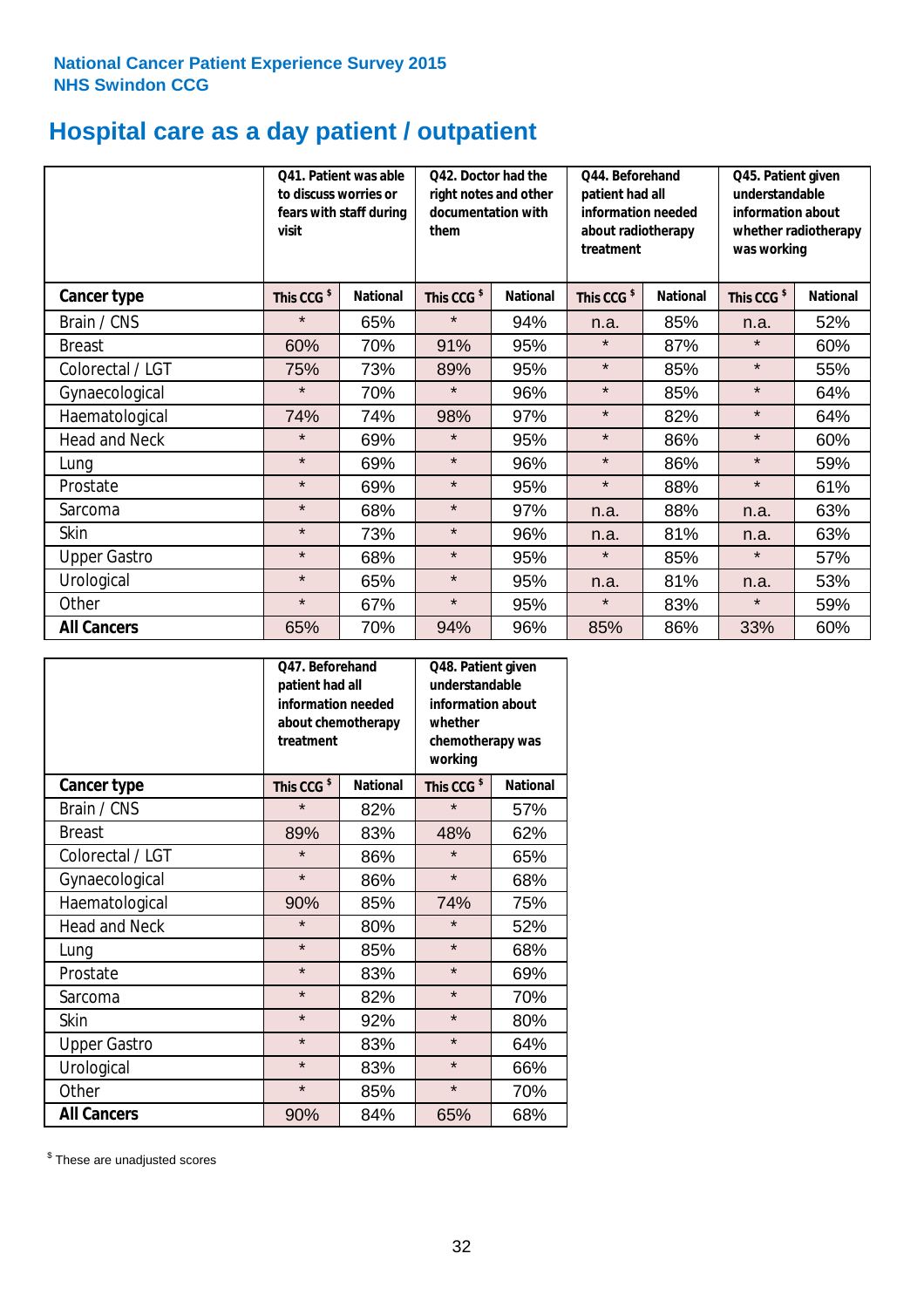# **Home care and support**

|                      | Q49. Hospital staff<br>gave family or | someone close all the<br>information needed to<br>help with care at home | Q50. Patient definitely<br>given enough support<br>from health or social<br>services during<br>treatment |                 | Q51. Patient definitely<br>given enough support<br>from health or social<br>services after<br>treatment |                 |
|----------------------|---------------------------------------|--------------------------------------------------------------------------|----------------------------------------------------------------------------------------------------------|-----------------|---------------------------------------------------------------------------------------------------------|-----------------|
| <b>Cancer type</b>   | This CCG <sup>\$</sup>                | <b>National</b><br>This CCG <sup>\$</sup>                                |                                                                                                          | <b>National</b> | This CCG <sup>\$</sup>                                                                                  | <b>National</b> |
| Brain / CNS          | $\star$                               | 56%                                                                      | n.a.                                                                                                     | 44%             | $\star$                                                                                                 | 44%             |
| <b>Breast</b>        | 59%                                   | 57%                                                                      | 57%                                                                                                      | 54%             | $\star$                                                                                                 | 40%             |
| Colorectal / LGT     | 68%                                   | 60%                                                                      | $\star$                                                                                                  | 62%             | $\star$                                                                                                 | 52%             |
| Gynaecological       | $\star$                               | 56%                                                                      | $\star$                                                                                                  | 52%             | $\star$                                                                                                 | 42%             |
| Haematological       | 67%                                   | 60%                                                                      | 41%                                                                                                      | 52%             | $\star$                                                                                                 | 43%             |
| <b>Head and Neck</b> | $\star$                               | 59%                                                                      | $\star$                                                                                                  | 53%             | $\star$                                                                                                 | 50%             |
| Lung                 | $\star$                               | 57%                                                                      | $\star$                                                                                                  | 52%             | $\star$                                                                                                 | 42%             |
| Prostate             | $\star$                               | 55%                                                                      | $\star$                                                                                                  | 47%             | $\star$                                                                                                 | 43%             |
| Sarcoma              | $\star$                               | 59%                                                                      | $\star$                                                                                                  | 58%             | $\star$                                                                                                 | 53%             |
| Skin                 | $\star$                               | 67%                                                                      | $\star$                                                                                                  | 58%             | $\star$                                                                                                 | 61%             |
| <b>Upper Gastro</b>  | $\star$                               | 59%                                                                      | $\star$                                                                                                  | 54%             | $\star$                                                                                                 | 45%             |
| Urological           | $\star$                               | 55%                                                                      | $\star$                                                                                                  | 47%             | $\star$                                                                                                 | 44%             |
| Other                | $\star$                               | 54%                                                                      | $\star$                                                                                                  | 55%             | $\star$                                                                                                 | 48%             |
| <b>All Cancers</b>   | 60%                                   | 58%                                                                      | 51%                                                                                                      | 54%             | 40%                                                                                                     | 45%             |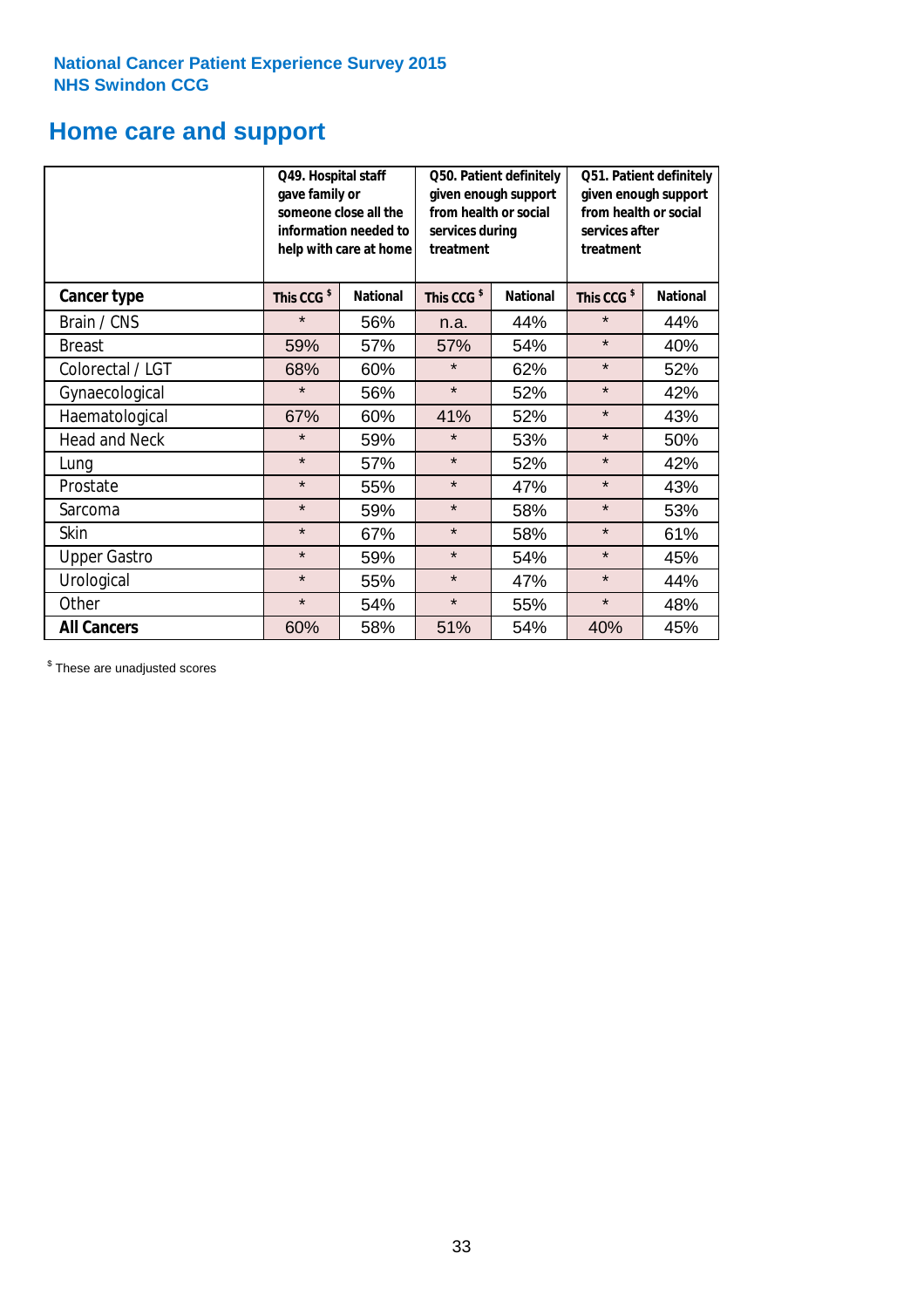# **Care from your general practice**

|                      | information about<br>treatment | Q52. GP given enough<br>patient's condition and | O53. Practice staff<br>definitely did<br>everything they could<br>to support patient |                 |  |
|----------------------|--------------------------------|-------------------------------------------------|--------------------------------------------------------------------------------------|-----------------|--|
| <b>Cancer type</b>   | This CCG <sup>\$</sup>         | <b>National</b>                                 | This CCG <sup>\$</sup>                                                               | <b>National</b> |  |
| Brain / CNS          | $\star$                        | 94%                                             | $\star$                                                                              | 59%             |  |
| <b>Breast</b>        | 100%                           | 96%                                             | 54%                                                                                  | 63%             |  |
| Colorectal / LGT     | 100%                           | 95%                                             | 71%                                                                                  | 63%             |  |
| Gynaecological       | $\star$                        | 95%                                             | $\star$                                                                              | 59%             |  |
| Haematological       | 100%                           | 96%                                             | 67%                                                                                  | 61%             |  |
| <b>Head and Neck</b> | $\star$                        | 93%                                             | $\star$                                                                              | 60%             |  |
| Lung                 | $\star$                        | 95%                                             | $\star$                                                                              | 62%             |  |
| Prostate             | $\star$                        | 95%                                             | $\star$                                                                              | 67%             |  |
| Sarcoma              | $\star$                        | 97%                                             | $\star$                                                                              | 65%             |  |
| Skin                 | $\star$                        | 97%                                             | $\star$                                                                              | 71%             |  |
| <b>Upper Gastro</b>  | $\star$                        | 94%                                             | $\star$                                                                              | 62%             |  |
| Urological           | $\star$                        | 95%                                             | $\star$                                                                              | 64%             |  |
| Other                | $\star$                        | 95%                                             | $\star$                                                                              | 61%             |  |
| <b>All Cancers</b>   | 100%                           | 95%                                             | 65%                                                                                  | 63%             |  |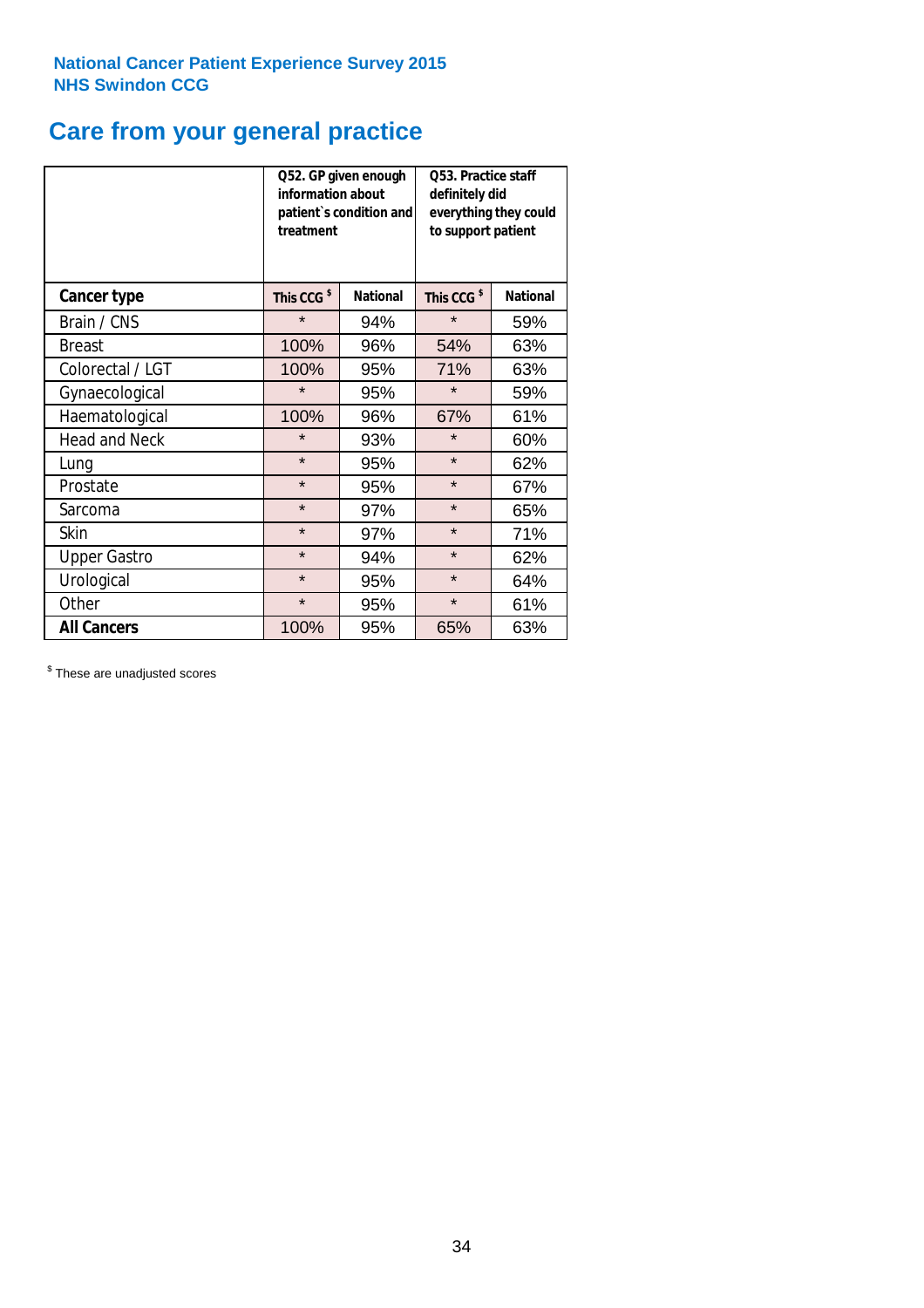# **Your overall NHS care**

|                      | Q54. Hospital and<br>community staff<br>always worked well<br>together |                 | Q55. Patient given a<br>care plan |                 | Q56. Overall the<br>administration of the<br>care was very good /<br>qood |                 | Q57. Length of time for<br>attending clinics and<br>appointments was<br>right |                 |
|----------------------|------------------------------------------------------------------------|-----------------|-----------------------------------|-----------------|---------------------------------------------------------------------------|-----------------|-------------------------------------------------------------------------------|-----------------|
| <b>Cancer type</b>   | This CCG <sup>\$</sup>                                                 | <b>National</b> | This CCG <sup>\$</sup>            | <b>National</b> | This CCG <sup>\$</sup>                                                    | <b>National</b> | This CCG <sup>\$</sup>                                                        | <b>National</b> |
| Brain / CNS          | $\star$                                                                | 45%             | $\star$                           | 29%             | $\star$                                                                   | 84%             | $\star$                                                                       | 60%             |
| <b>Breast</b>        | 51%                                                                    | 60%             | 30%                               | 35%             | 92%                                                                       | 90%             | 57%                                                                           | 64%             |
| Colorectal / LGT     | 48%                                                                    | 60%             | 45%                               | 36%             | 79%                                                                       | 88%             | 55%                                                                           | 68%             |
| Gynaecological       | $\star$                                                                | 58%             | $\star$                           | 29%             | $\star$                                                                   | 89%             | $\star$                                                                       | 66%             |
| Haematological       | 58%                                                                    | 63%             | 43%                               | 33%             | 95%                                                                       | 92%             | 61%                                                                           | 62%             |
| <b>Head and Neck</b> | $\star$                                                                | 58%             | $\star$                           | 34%             | $\star$                                                                   | 89%             | $\star$                                                                       | 65%             |
| Lung                 | $\star$                                                                | 63%             | $\star$                           | 32%             | $\star$                                                                   | 89%             | $\star$                                                                       | 70%             |
| Prostate             | $\star$                                                                | 63%             | $\star$                           | 36%             | $\star$                                                                   | 87%             | $\star$                                                                       | 71%             |
| Sarcoma              | $\star$                                                                | 60%             | $\star$                           | 31%             | $\star$                                                                   | 90%             | $\star$                                                                       | 63%             |
| Skin                 | $\star$                                                                | 69%             | $\star$                           | 39%             | $\star$                                                                   | 89%             | $\star$                                                                       | 73%             |
| <b>Upper Gastro</b>  | $\star$                                                                | 58%             | $\star$                           | 36%             | $\star$                                                                   | 88%             | $\star$                                                                       | 66%             |
| Urological           | $\star$                                                                | 62%             | $\star$                           | 26%             | $\star$                                                                   | 84%             | $\star$                                                                       | 73%             |
| Other                | $\star$                                                                | 56%             | $\star$                           | 29%             | $\star$                                                                   | 87%             | $\star$                                                                       | 61%             |
| <b>All Cancers</b>   | 55%                                                                    | 61%             | 34%                               | 33%             | 88%                                                                       | 89%             | 60%                                                                           | 66%             |

|                      | Q58. Taking part in<br>cancer research | discussed with patient | Q59. Patient's average<br>rating of care scored<br>from very poor to very<br>good |                 |  |
|----------------------|----------------------------------------|------------------------|-----------------------------------------------------------------------------------|-----------------|--|
| <b>Cancer type</b>   | This CCG <sup>\$</sup>                 | <b>National</b>        | This CCG <sup>\$</sup>                                                            | <b>National</b> |  |
| Brain / CNS          | $\star$                                | 32%                    | $\star$                                                                           | 8.5             |  |
| <b>Breast</b>        | 37%                                    | 28%                    | 8.5                                                                               | 8.8             |  |
| Colorectal / LGT     | 17%                                    | 22%                    | 8.8                                                                               | 8.7             |  |
| Gynaecological       | $\star$                                | 27%                    | $\star$                                                                           | 8.7             |  |
| Haematological       | 51%                                    | 36%                    | 8.9                                                                               | 8.8             |  |
| <b>Head and Neck</b> | $\star$                                | 21%                    | $\star$                                                                           | 8.6             |  |
| Lung                 | $\star$                                | 34%                    | $\star$                                                                           | 8.6             |  |
| Prostate             | $\star$                                | 35%                    | $\star$                                                                           | 8.6             |  |
| Sarcoma              | $\star$                                | 29%                    | $\star$                                                                           | 8.7             |  |
| Skin                 | $\star$                                | 17%                    | $\star$                                                                           | 8.9             |  |
| <b>Upper Gastro</b>  | $\star$                                | 30%                    | $\star$                                                                           | 8.6             |  |
| Urological           | $\star$                                | 14%                    | $\star$                                                                           | 8.5             |  |
| Other                | $\star$                                | 31%                    | $\star$                                                                           | 8.6             |  |
| <b>All Cancers</b>   | 40%                                    | 28%                    | 8.6                                                                               | 8.7             |  |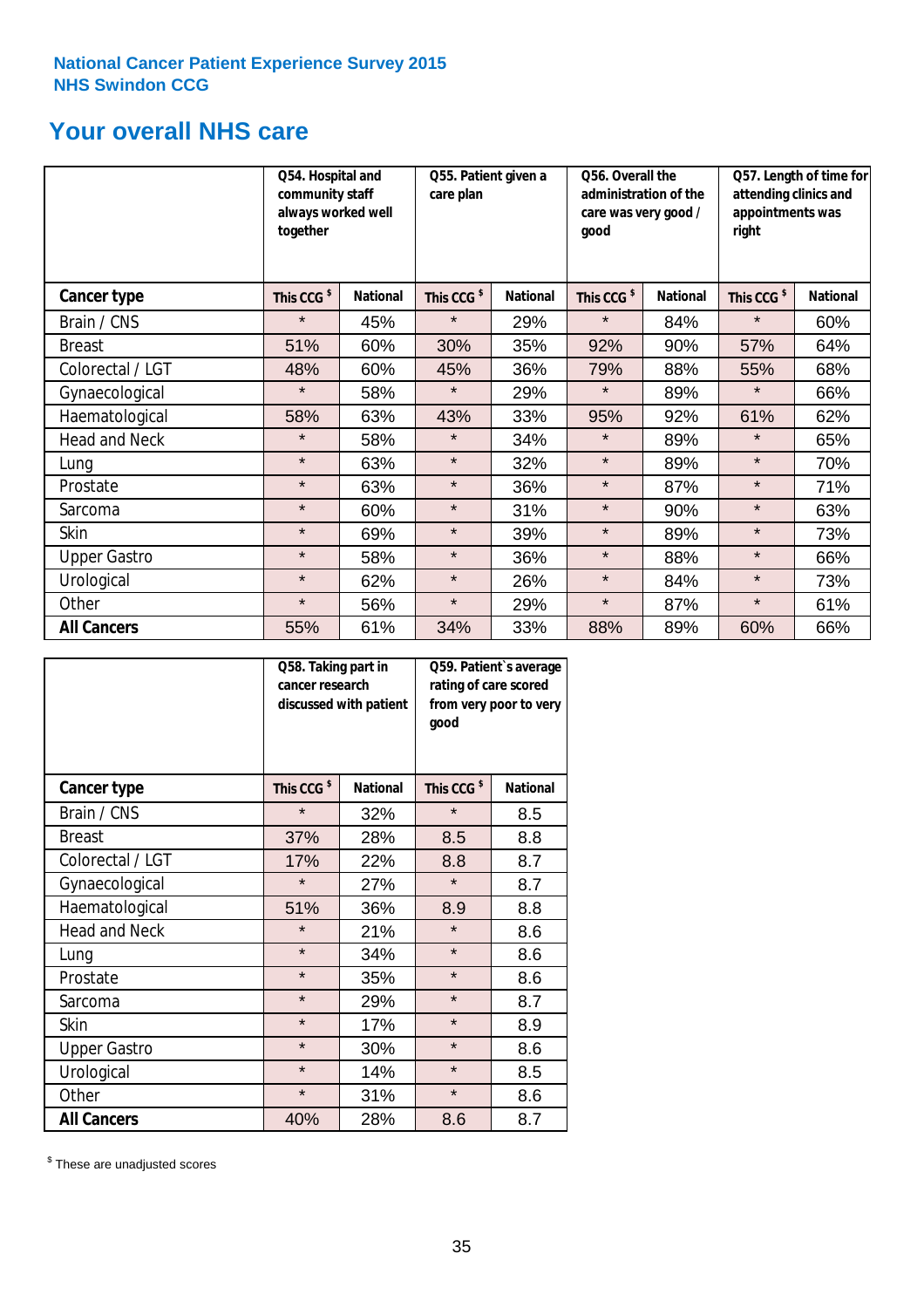# **Annex**

# **Methodology**

The sample for the survey included all adult (aged 16 and over) NHS patients, with a confirmed primary diagnosis of cancer, discharged from an NHS Trust after an inpatient episode or day case attendance for cancer related treatment in the months of April, May and June 2015.

The patients included in the sample had relevant cancer ICD10 codes (C00-99 excluding C44 and C84, and D05) in the first diagnosis field of their patient records, applied to their patient files by the relevant NHS Trust, and were alive at the point at which fieldwork commenced. Deceased checks were undertaken on up to three occasions during fieldwork, to ensure that questionnaires were not sent to patients who had died since their treatment.

Trust samples were checked rigorously for duplicates and patient lists were also de-duplicated nationally to ensure that patients did not receive multiple copies of questionnaires.

The fieldwork for the survey was undertaken between October 2015 and March 2016.

For the first time, the survey used a mixed mode methodology. Questionnaires were sent by post with two reminders where necesssary, but also included an option to complete online. A Freephone helpline was available for respondents to ask questions about the survey, to enable them to complete their questionnaires over the phone, and to provide access to a translation and interpreting facility for those whose first language was not English.

The Health Research Authority supported the survey by granting Section 251 approval.

# **Further information**

Further information on survey methodology, as well as all of the national and local reports and data, is available at www.ncpes.co.uk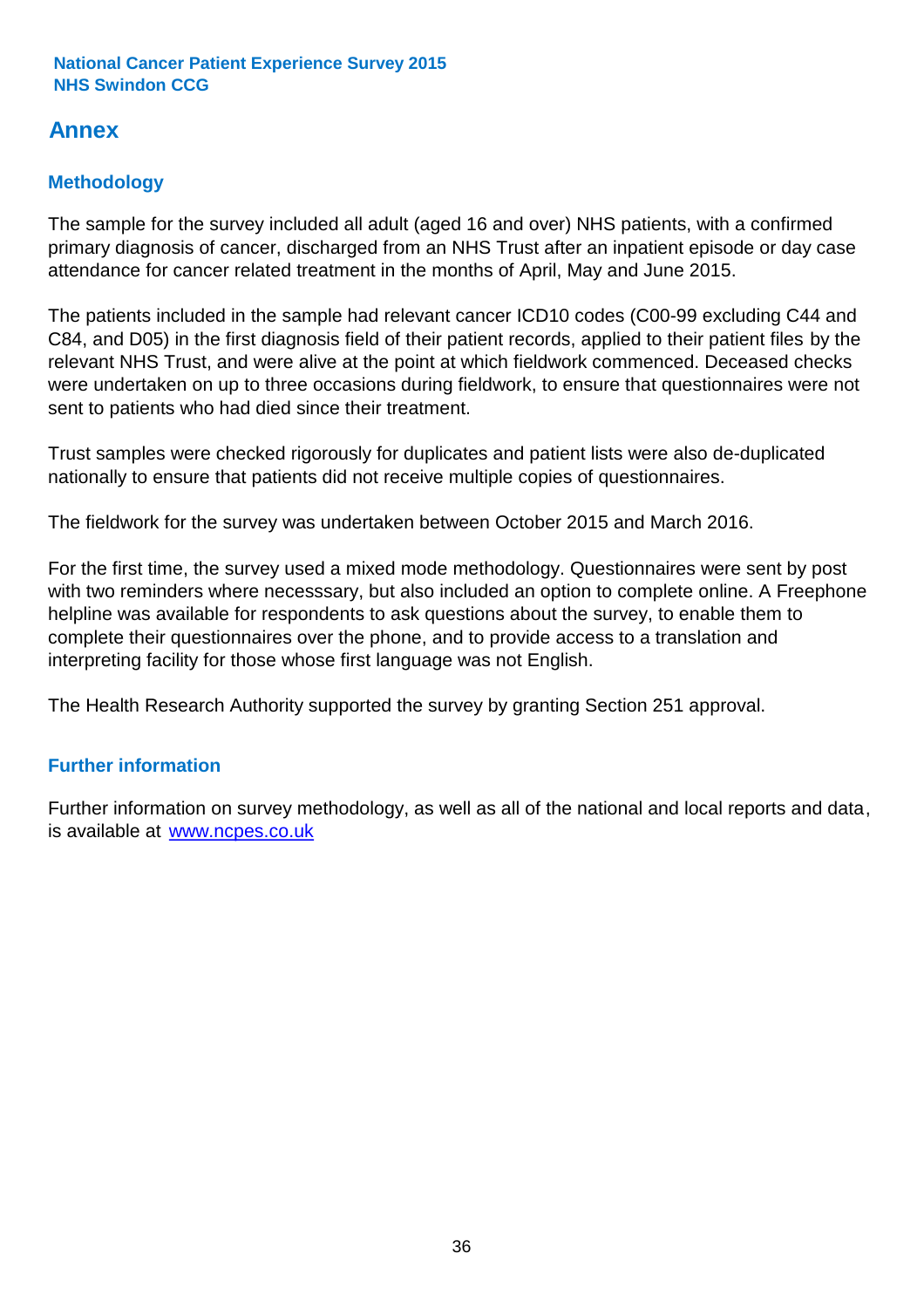### **Redevelopment of the 2015 survey**

A number of significant changes have been made to the National Cancer Patient Experience Survey in 2015:

- the length of the questionnaire has been reduced
- response options have been reviewed and changed to make them consistent throughout the survey
- some of the questions and / or answer options have been changed so that they are now in line with questions in other patient surveys (e.g. the Care Quality Commission national patient surveys), to improve comparability between them
- the topic areas within the questionnaire have been redesigned to capture the whole patient journey.

There are 50 questions in the questionnaire that relate directly to patient experience. Of these, 14 remain unchanged from previous years; and a further 21 have been slightly amended. We draw caution in directly comparing data from the 2015 survey to the findings of the previous CPES surveys, even for identical questions. Changes in the structure of the survey instrument (questionnaire) and also the administration of the survey (calendar period and length of time from sampling to field work start and completion) may influence nationwide averages, although these features will not greatly impact on relative comparisons (e.g. between patient groups or hospitals).

The other 15 questions are either new or substantially changed from previous years.

It is expected that there will be few, if any changes, to the questionnaire going forward so we will be able to compare the results year on year. Where changes are necessary they are expected to be for methodological reasons or to improve question reliability.

Another significant change in 2015 is that an online version of the questionnaire has been developed. The online version was developed to make the questionnaire more accessible for respondents. This may have an impact on the demographic characteristics of the respondents. This may be an improvement if previously underrepresented groups have responded. However, changes to the demographics of respondents may have implications on the overall results - and again, leads us to draw caution in directly comparing results with previous years.

### **Official Statistics**

The 2015 survey data has been published for the first time as Official Statistics. The 2015 survey data has been produced and published in line with the Code of Practice for Official Statistics.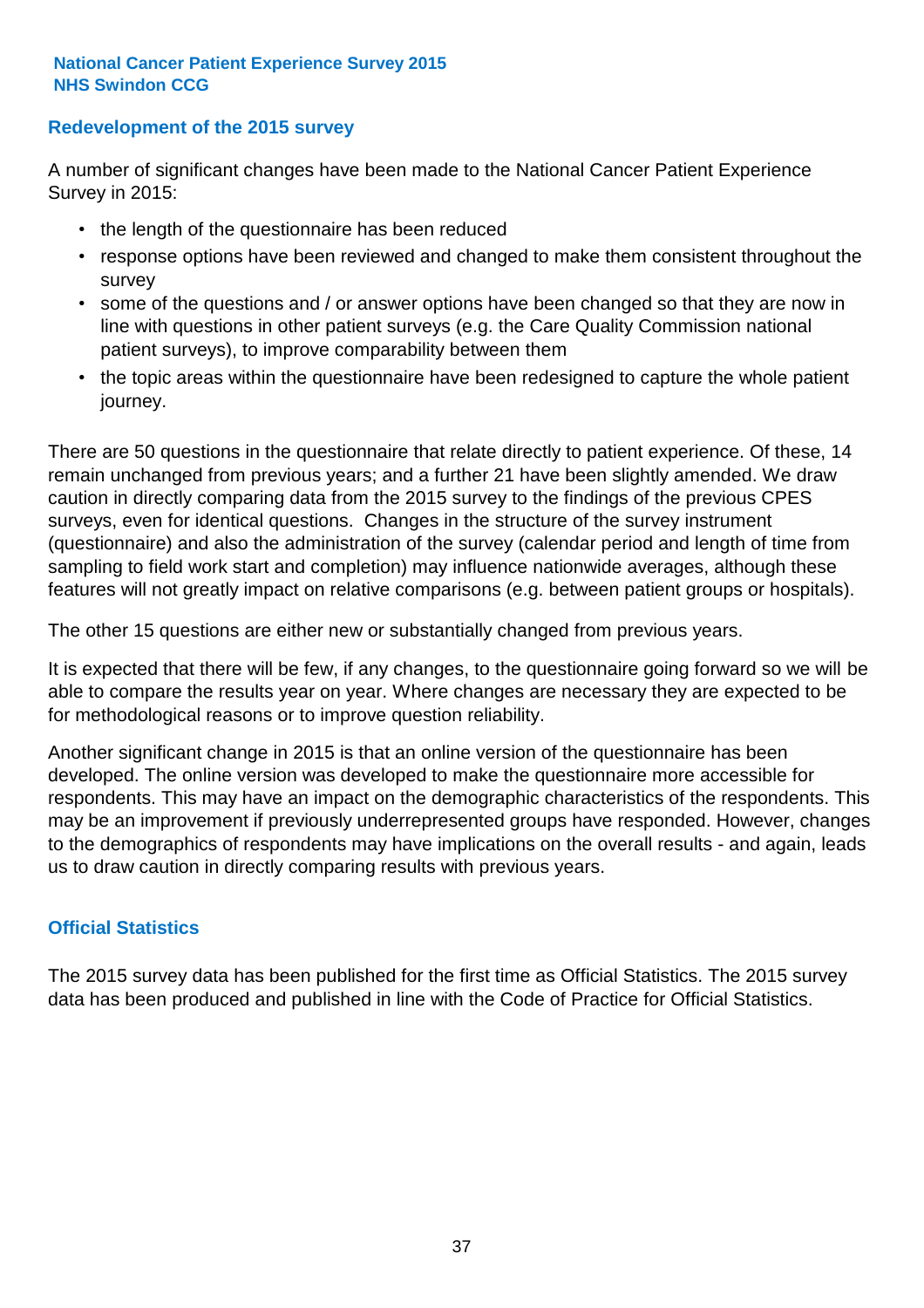### **Scoring methodologies**

49 of the 50 questions relating directly to patient experience have been summarised as the score of the percentage of patients who reported a positive experience. For example:

- question 6 asks: "Overall, how did you feel about the length of time you had to wait for your test to be done?". Responses have been recorded as positive only for those patients who selected the first option ("It was about right")
- question 11 asks: "When you were told you had cancer, were you given written information about the type of cancer you had?". Responses have been recorded as positive only for those patients who selected the first option ("Yes, and it was easy to understand").

Where options do not provide any information on positive/negative patient experience (e.g. "Don't know / can't remember"), they are excluded from the score.

The other question (question 59) asks respondents to rate their overall care on a scale of 0 to 10. Scores have been given as an average on this scale.

A copy of the 2015 questionnaire, marked up with all of these scoring conventions, is available at www.ncpes.co.uk

Further details on the scoring methodology can be found in the technical document for the survey, available at <u>www.ncpes.co.uk</u>

#### **Case-mix adjustment**

For the first time in 2015, case-mix adjusted findings are being presented alongside unadjusted results for CCGs. Case-mix adjustment allows us to account for the impact that differing patient populations might have on results. By using the case-mix adjusted estimates we can obtain a greater understanding of how a CCG is performing given their patient population.

The factors taken into account in this case-mix adjustment are gender, age, ethnic group, deprivation, and tumour group.

For further details on case-mix adjustment, please refer to the technical document for the survey, available at www.ncpes.co.uk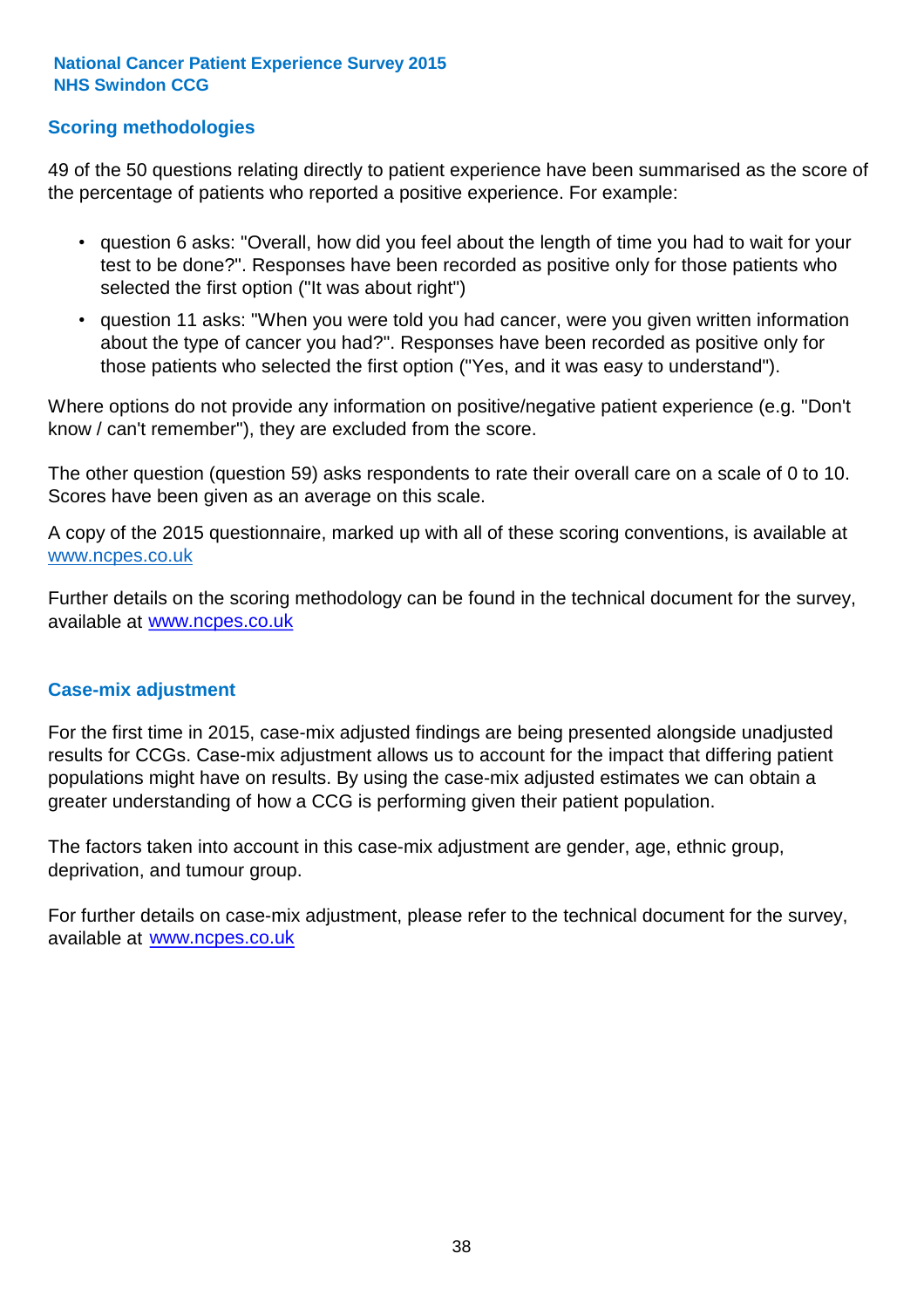### **Response Rates**

|                 | Sample      | <b>Excluded</b> | Adjusted      | <b>Not</b>              | Blank / | Completed | Response |
|-----------------|-------------|-----------------|---------------|-------------------------|---------|-----------|----------|
|                 | <b>Size</b> |                 | <b>Sample</b> | <b>Returned Refused</b> |         |           | Rate     |
| <b>National</b> | 116,991     | 8.719           | 108,272       | 33,168                  | 3.918   | 71,186    | 66%      |
| 12D             | 413         | 36              | 377           | 121                     |         | 248       | 66%      |

#### **Respondents by tumour group**

The tables below show the numbers of patients from each tumour group and the age and gender distribution of these patients.

| <b>Tumour Group</b>  | Number of<br>respondents* |
|----------------------|---------------------------|
| Brain / CNS          | 1                         |
| <b>Breast</b>        | 62                        |
| Gynaecological       | 13                        |
| Colorectal / LGT     | 29                        |
| Lung                 | 16                        |
| <b>Skin</b>          | 7                         |
| Haematological       | 64                        |
| <b>Upper Gastro</b>  | 12                        |
| Other                | 2                         |
| Urological           | 18                        |
| Prostate             | 14                        |
| Sarcoma              | 4                         |
| <b>Head and Neck</b> | 6                         |

*\* These figures may not match the numerator for all questions in the 'Comparisons by tumour group' section of this report, because not all questions were answered by all respondents.*

### **Respondents by age and gender**

The questionnaire asked respondents to give their year of birth. This information has been amalgamated into 8 age bands. The age and gender distribution for the CCG was as follows:

|             | 16-24 | 25-34 | 35-44 | 45-54 | 55-64 | 65-74 | 75-84 | $85+$ | Total |
|-------------|-------|-------|-------|-------|-------|-------|-------|-------|-------|
| <b>Male</b> |       |       |       | 12    | 26    | 46    | 31    |       | 125   |
| Female      |       |       | 10    | 25    | 21    | 46    | 15    |       | 123   |
| Total       |       | 4     | 12    | 37    | 47    | 92    | 46    |       | 248   |